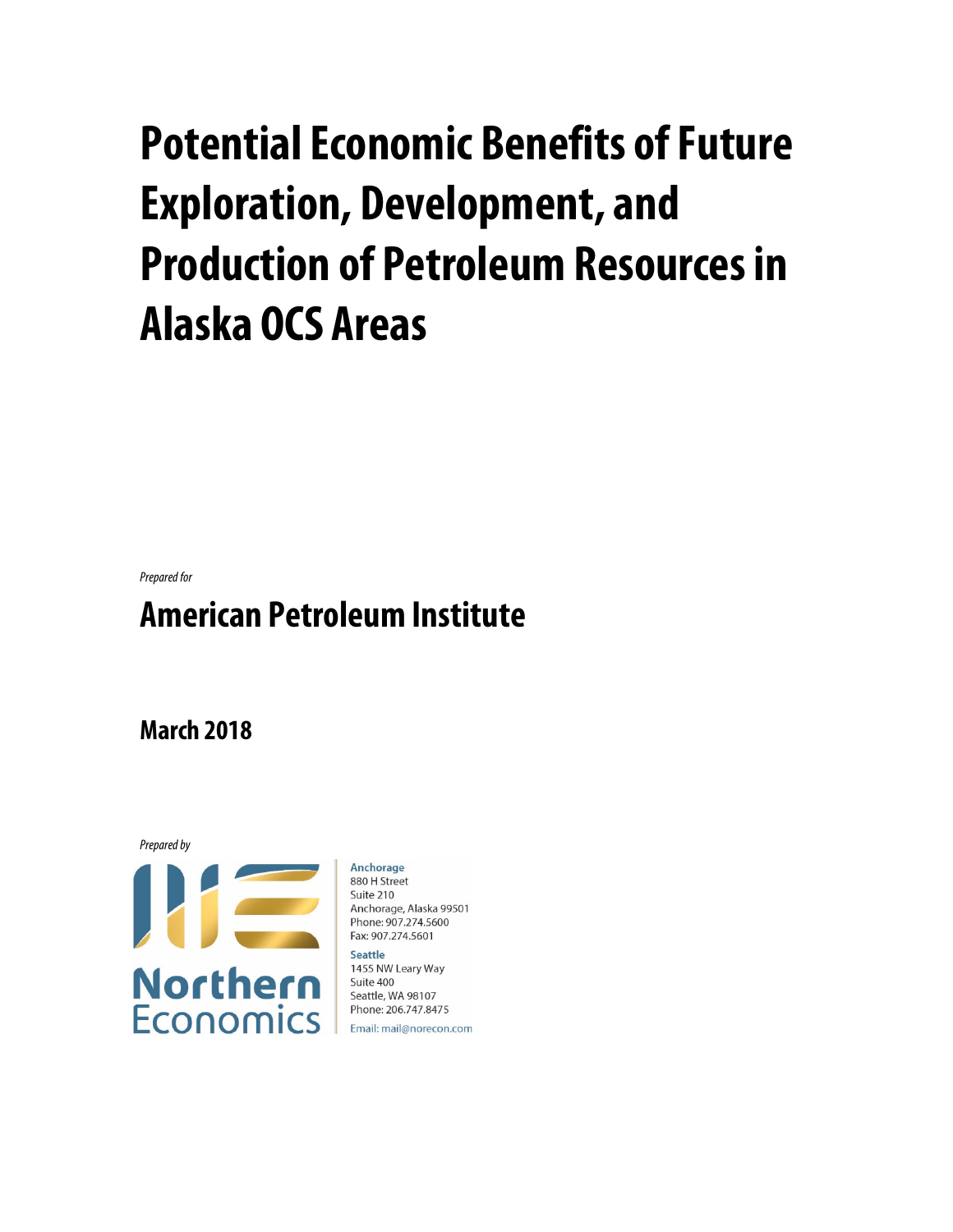#### PROFESSIONAL CONSULTING SERVICES IN APPLIED ECONOMICS AND SOCIAL SCIENCES

#### **Principals:**

Patrick Burden, M.S. - Chairman Marcus L. Hartley, M.S. - President Michael Fisher, MBA - Vice President Diane Sauer - Office Manager

#### **Consultants:**

Logan Blair, M.S. Leah Cuyno, Ph.D. Michael Downs, Ph.D. Gary Eaton, M.S. Don Schug, Ph.D. Katharine Wellman, Ph.D.

## **Administrative Staff:**

Terri McCoy, B.A. - Editor



880 H Street, Suite 210 Anchorage, Alaska 99501 Phone: 907.274.5600 Fax: 907.274.5601

1455 NW Leary Way, Suite 400 Seattle, WA 98107 Phone: 206.747.8475 Email: mail@norecon.com www.northerneconomics.com

## **Preparers**

| <b>Team Member</b>    | <b>Project Role</b>        |
|-----------------------|----------------------------|
| <b>Patrick Burden</b> | <b>Principal Economist</b> |
| Leah Cuyno            | <b>Senior Economist</b>    |
| <b>Terri McCov</b>    | <b>Technical Editor</b>    |
|                       |                            |

*Please cite as:* Northern Economics, Inc. *Potential Economic Benefits of Future Exploration, Development, and Production of Petroleum Resources in Alaska OCS Areas*. Prepared for the American Petroleum Institute. March 2018.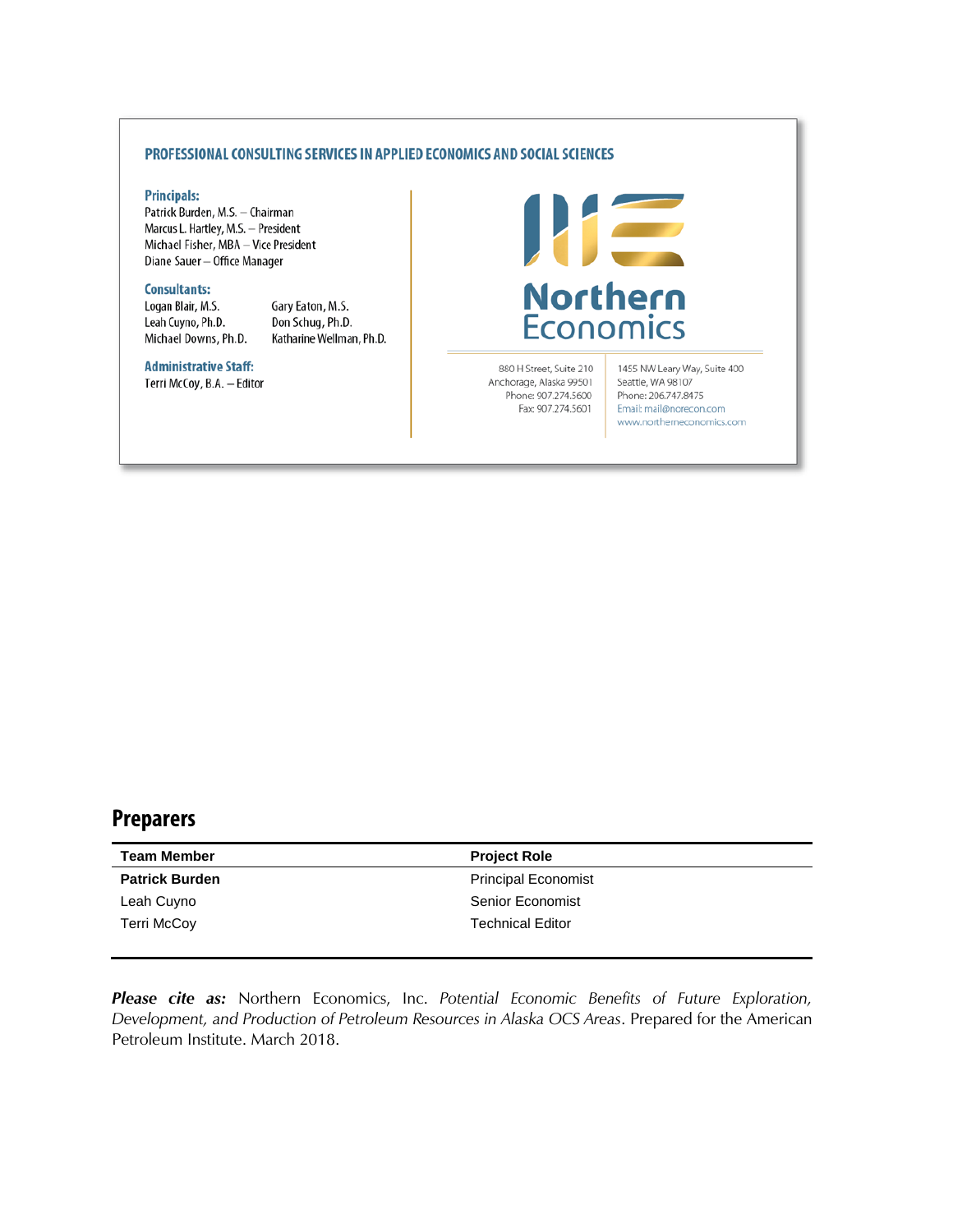## **Contents**

| <b>Section</b> | Page |
|----------------|------|
|                |      |
|                |      |
| 1              |      |
| 2              |      |
| 2.1            |      |
| 2.2            |      |
| 2.3            |      |
| 2.4            |      |
| 3              |      |
| 4              |      |
| 4.1            |      |
| 4 1 1          |      |
| 4.1.2          |      |
| 4.1.3          |      |
| 4.1.4          |      |
| 4.2            |      |
| 4.2.1          |      |
| 4.2.2          |      |
| 4.2.3          |      |
| 4.2.4          |      |
| 4.3            |      |
| 4.3.1          |      |
| 4.3.2          |      |
| 4.3.3          |      |
| 4.3.4          |      |
| 4.4            |      |
| 4.4.1          |      |
| 4.4.2          |      |
| 4.4.3          |      |
| 4.4.4          |      |
| 5              |      |
| 6              |      |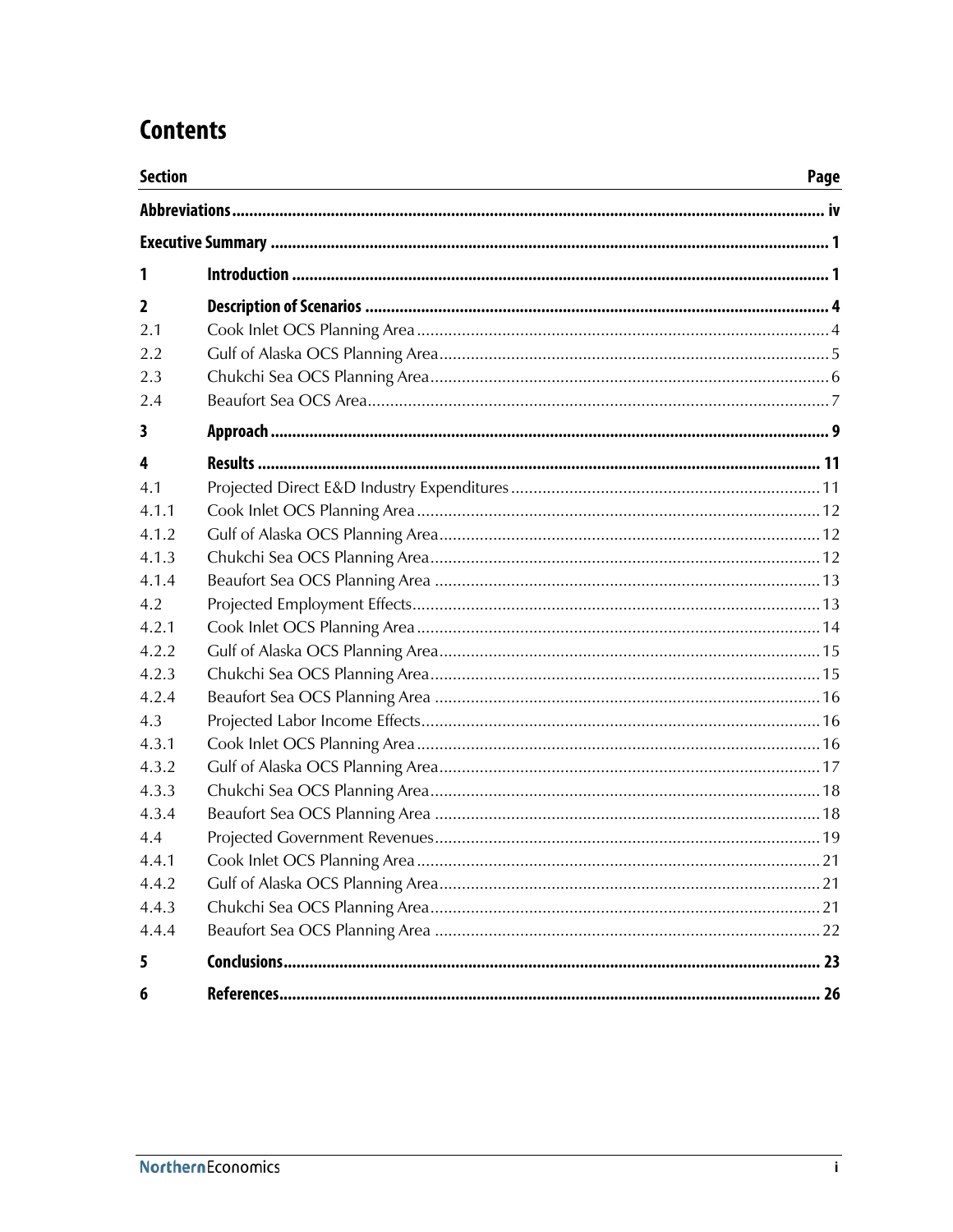| <b>Table</b>                                                                                        | Page                                   |
|-----------------------------------------------------------------------------------------------------|----------------------------------------|
| Table ES-1. Total Projected Direct Industry Spending by Alaska OCS Planning Area, in millions of    |                                        |
| Table ES-2. Total Projected U.S. Annual Average Employment Effects by Alaska OCS Planning Area3     |                                        |
| Table ES-3. Total Projected U.S. Annual Average Labor Income Effects by Alaska OCS Planning Area,   |                                        |
| Table ES-4. Projected Annual Average & Total Government Revenues by Alaska OCS Planning Area,       |                                        |
|                                                                                                     |                                        |
|                                                                                                     |                                        |
| Table 3. Summary of Assumed E&D Activities: Chukchi Sea OCS Planning Area 7                         |                                        |
| Table 4. Summary of Assumed E&D Activities: Beaufort Sea OCS Planning Area                          |                                        |
| Table 5. Projected Direct E&D Industry Expenditures: Cook Inlet OCS Planning Area 12                |                                        |
| Table 6. Projected Direct E&D Industry Expenditures: Gulf of Alaska OCS Planning Area 12            |                                        |
| Table 7. Projected Direct E&D Industry Expenditures: Chukchi Sea OCS Planning Area 12               |                                        |
| Table 8. Projected Direct E&D Industry Expenditures: Beaufort Sea OCS Planning Area 13              |                                        |
| Table 9. Projected Direct Employment Effects: Cook Inlet OCS Planning Area14                        |                                        |
| Table 10. Projected Indirect and Induced Employment Effects: Cook Inlet OCS Planning Area 15        |                                        |
| Table 11. Projected Direct Employment Effects: Gulf of Alaska OCS Planning Area 15                  |                                        |
| Table 12. Projected Indirect and Induced Employment Effects: Gulf of Alaska OCS Planning Area 15    |                                        |
| Table 13. Projected Direct Employment Effects: Chukchi Sea OCS Planning Area 15                     |                                        |
| Table 14. Projected Indirect and Induced Employment Effects: Chukchi Sea OCS Planning Area 16       |                                        |
| Table 15. Projected Direct Employment Effects: Beaufort Sea OCS Planning Area 16                    |                                        |
| Table 16. Projected Indirect and Induced Employment Effects: Beaufort Sea OCS Planning Area  16     |                                        |
| Table 17. Projected Total U.S. Direct Labor Income Effects: Cook Inlet OCS Planning Area17          |                                        |
| Table 18. Projected Total U.S. Indirect and Induced Labor Income Effects: Cook Inlet OCS Planning   |                                        |
|                                                                                                     |                                        |
| Table 19. Projected Total U.S. Direct Labor Income Effects: Gulf of Alaska OCS Planning Area  17    |                                        |
| Table 20. Projected Total U.S. Indirect and Induced Labor Income Effects: Gulf of Alaska OCS        |                                        |
| Table 21. Projected Direct Labor Income Effects: Chukchi Sea OCS Planning Area 18                   |                                        |
| Table 22. Projected Indirect and Induced Labor Income Effects: Chukchi Sea OCS Planning Area 18     |                                        |
| Table 23. Projected Direct Labor Income Effects: Beaufort Sea OCS Planning Area  18                 |                                        |
| Table 24. Projected Indirect and Induced Labor Income Effects: Beaufort Sea OCS Planning Area  18   |                                        |
| Table 25. Projected Local, State, and Federal Government Revenues: Cook Inlet OCS Planning Area     |                                        |
| Table 26. Projected Local, State, and Federal Government Revenues: Gulf of Alaska OCS Planning      |                                        |
| Table 27. Projected Local, State, and Federal Government Revenues: Chukchi Sea OCS Planning<br>Area | 22                                     |
| Table 28. Projected Local, State, and Federal Government Revenues:<br>Area                          | <b>Beaufort Sea OCS Planning</b><br>22 |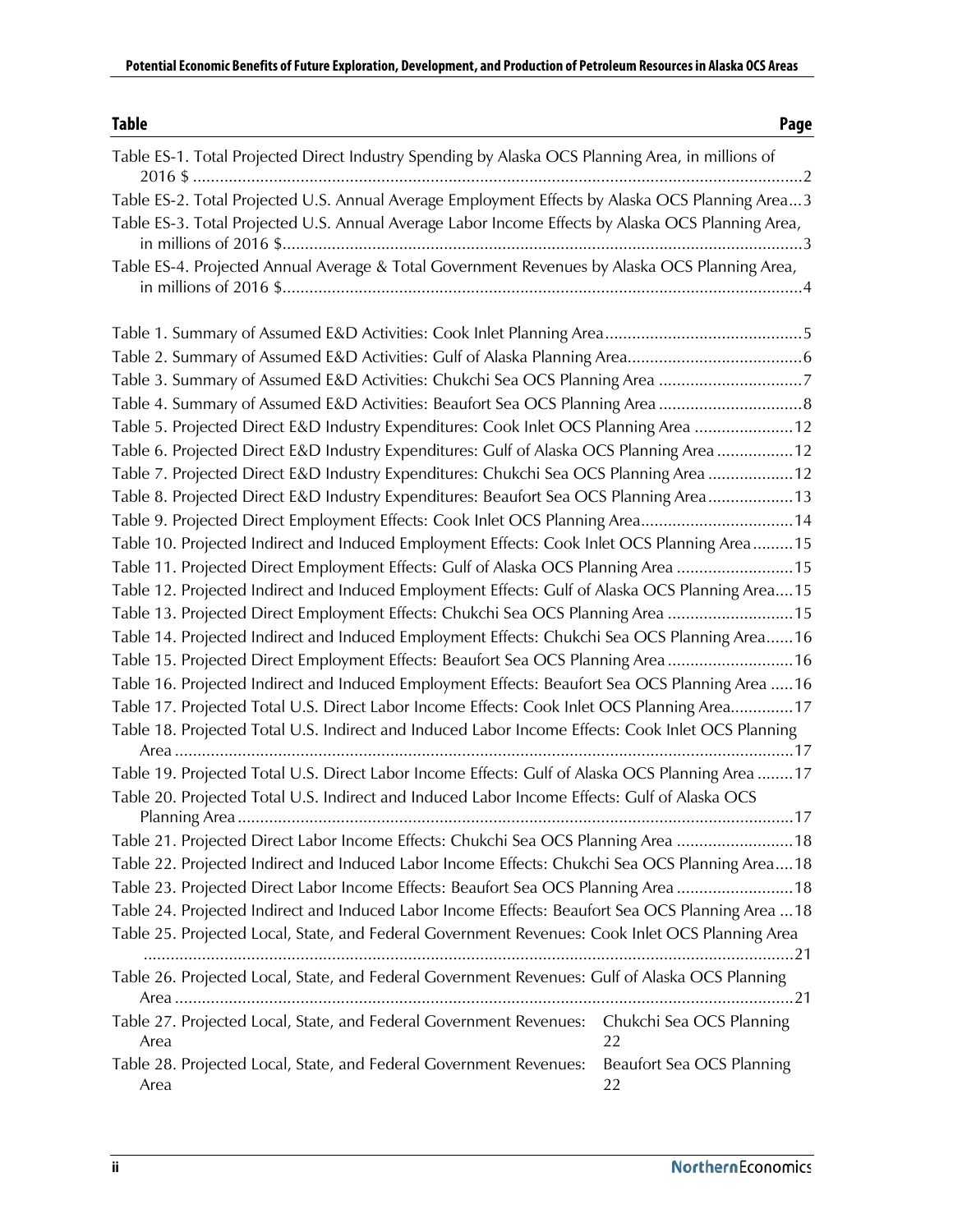| <b>Figure</b>                                                                         | Page |
|---------------------------------------------------------------------------------------|------|
|                                                                                       |      |
| Figure 2. Projected Potential Total Industry Expenditures on Petroleum Development 23 |      |
|                                                                                       |      |
| Figure 4. Projected Potential Total U.S. Annual Average Labor Income Effects 24       |      |
|                                                                                       |      |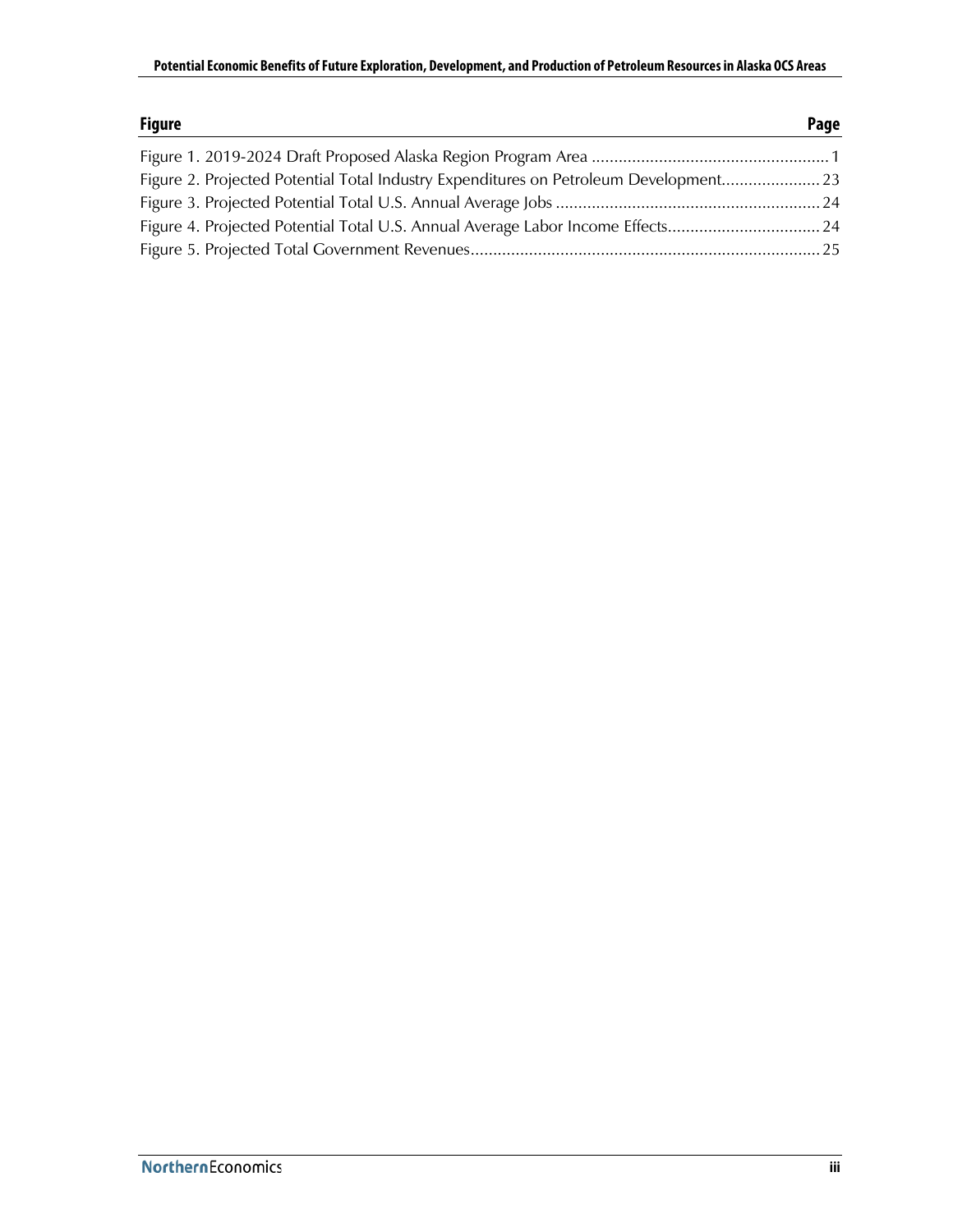## <span id="page-5-0"></span>**Abbreviations**

| <b>AEO</b>  | <b>Annual Energy Outlook</b>                        |
|-------------|-----------------------------------------------------|
| API         | American Petroleum Institute                        |
| BBL         | <b>Billion barrels</b>                              |
| <b>BCF</b>  | <b>Billion cubic feet</b>                           |
| <b>BOEM</b> | Bureau of Ocean Energy Management                   |
| <b>CY</b>   | Calendar year                                       |
| E&D         | Exploration, Development, and Production Activities |
| EIS         | Environmental Impact Statement                      |
| <b>EIA</b>  | Energy Information Administration                   |
| <b>GOA</b>  | Gulf of Alaska                                      |
| <b>MODU</b> | Mobile Offshore Drilling Unit                       |
| <b>NEI</b>  | Northern Economics, Inc.                            |
| <b>NOAA</b> | National Oceanic and Atmospheric Administration     |
| NPR-A       | National Petroleum Reserve-Alaska                   |
| <b>NSB</b>  | North Slope Borough                                 |
| <b>OCS</b>  | <b>Outer Continental Shelf</b>                      |
| $Pl +$      | Policy Insight+                                     |
| QA/QC       | Quality Assurance/Quality Control                   |
| <b>REMI</b> | Regional Economic Models Inc.                       |
| <b>TAPS</b> | Trans-Alaska Pipeline System                        |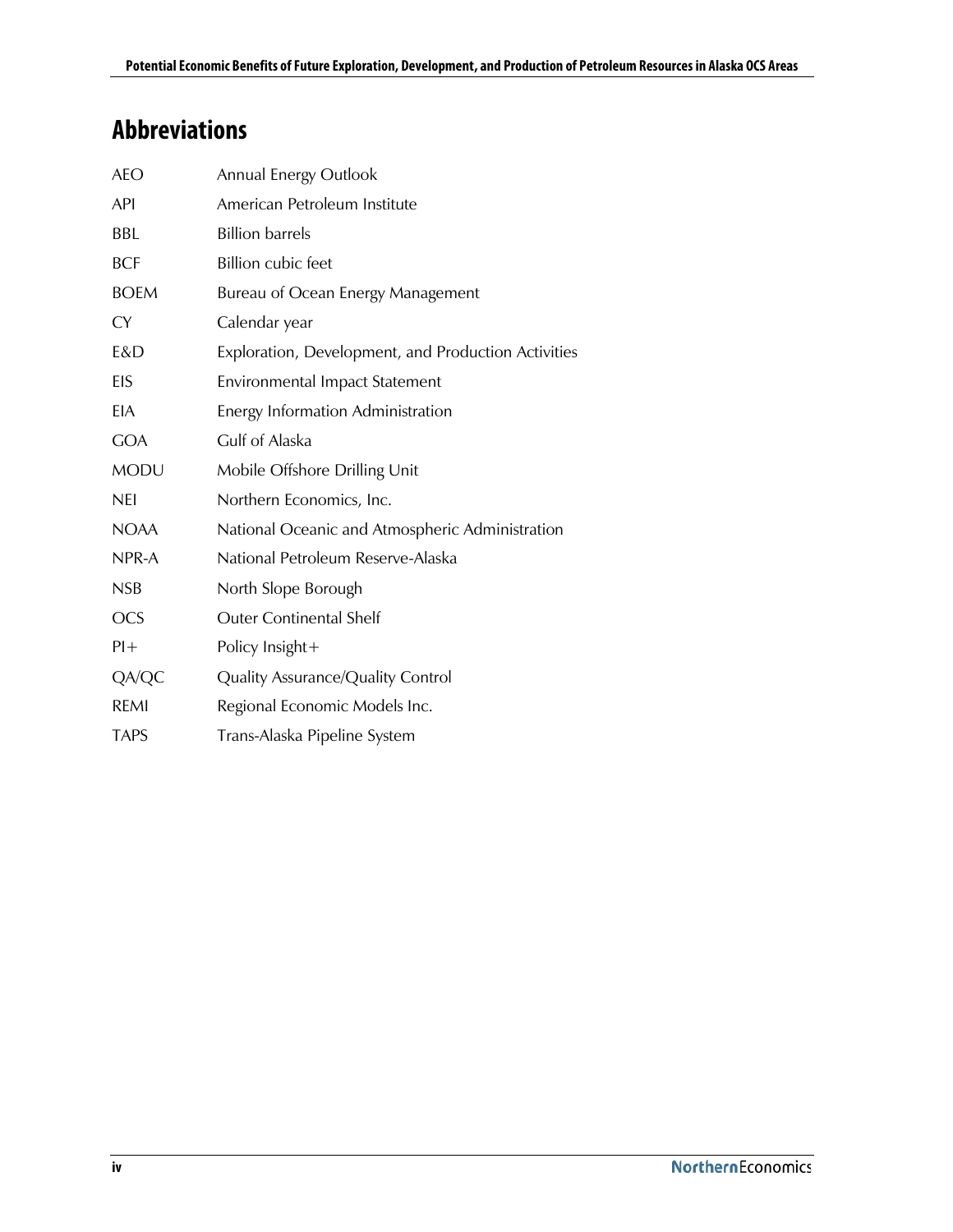## <span id="page-6-0"></span>**Executive Summary**

This study quantifies the potential economic benefits of petroleum development in selected Alaska OCS planning areas, particularly the Beaufort Sea, Chukchi Sea, Cook Inlet, and Gulf of Alaska. In order to quantify the potential economic effects of petroleum development, a set of scenarios were developed that reflect possible industry-wide exploration, development, and production activities (E&D scenarios) for each of the planning areas, following the leasing schedule proposed by the Bureau of Ocean Energy Management (BOEM) in their next 5-Year Program. The scenarios represent only a possible picture of the future. It is likely that different activities and timing will occur in the future, as each company operating in these basins would have unique plans about how to identify and recover the hydrocarbon resources. It is difficult to anticipate what the actual development pattern would be, but the scenarios presented here provide a reasonable basis to begin thinking about potential economic effects.

The scenarios in this study reflect the current regulatory structure that is in place for the Alaska OCS areas, which includes the additional environmental regulations governing the Arctic OCS planning areas (Beaufort Seas and Chukchi Sea) that apply to exploratory drilling activities that use mobile drilling units and related operations during open-water season. Some of these additional regulations could significantly increase the costs of exploration activities and could also cause delays in drilling activities, possibly deferring production and reducing the net present value of petroleum production. These additional regulations are considered more stringent compared to the rules that apply to other OCS areas. On April 2017, the current administration issued an Executive Order to implement an America-First Offshore Energy Strategy. The order lifts leasing withdrawals imposed on Alaska's Arctic, directs the Department of the Interior to conduct a review of the areas available for leasing, and directs a review of certain regulations governing offshore development. Specifically for Alaska, the Executive Order includes the following aspects:

- Erases Arctic 12(a) Withdrawals. Nullifies President Obama's indefinite withdrawal of the Chukchi Sea and large areas of the Beaufort Sea from oil and gas leasing.
- Potential for Leasing. Calls for a review of the existing schedule of offshore lease sales (BOEM's outer continental shelf five-year lease sale plan, 2017-2022) and directs the Secretary of the Interior to consider whether new sales should be added for the Beaufort and Chukchi leasing areas. The President has ordered the Department of the Interior to consider revising its lease sale program to include at least one sale per year in each of the Chukchi Sea and the Beaufort Sea.
- More Reasonable Regulation. Requires the reconsideration and potential revision of the Arctic rule, the Well Control Rule, and other regulations imposed by the previous administration.

In the event that the regulatory structure changes consistent with the current administration's intent, it is possible that industry interest and levels of investment in the Alaska Arctic OCS areas could be higher than the levels considered in this analysis and could subsequently lead to more economic benefits.

The scenarios used for this study are based on E&D scenarios considered by BOEM in their environmental analysis of previous lease sales in the Beaufort Sea, Chukchi Sea, Gulf of Alaska and Cook Inlet OCS areas, BOEM's latest resource assessments, as well as information from previous Northern Economics studies related to offshore and onshore petroleum development.

These E&D scenarios are the basis for projecting the level of manpower requirements (direct oil and gas employment) and the level of industry investment or spending. Industry spending associated with E&D activities is projected to generate economic benefits to Alaska and to the rest of the nation. Direct spending also generates stimulus effects (or multiplier effects) in the economy.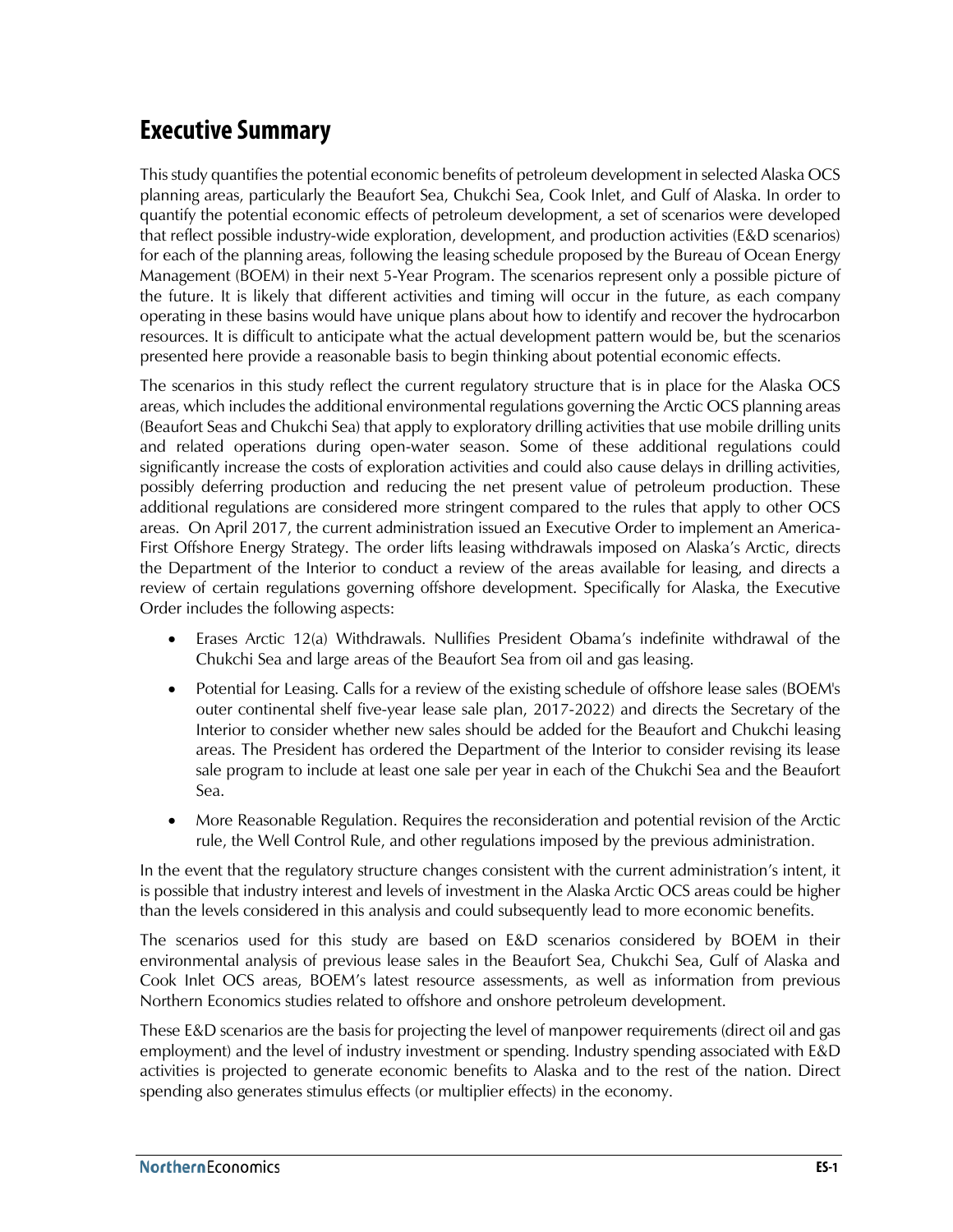The economic benefits of potential petroleum development are measured in terms of employment, income, and government revenues. The timeframe of the analysis covers the proposed 5-year leasing program plus 20 years after the leasing period.

The following are the key findings of the study:

#### • **Direct Industry Spending**

Table ES-1 shows the projected direct industry spending associated with the exploration, development, and production activities for each of the planning areas. The Chukchi Sea and the Beaufort Sea are high cost areas given the remote location, lack of infrastructure, and the need for a sizable discovery to economically justify the investments in the area. These areas would require more manpower and equipment to support the exploration and development activities. The projected total industry spending over the timeframe considered in this study amounts to about \$53.4 billion.

<span id="page-7-0"></span>**Table ES-1. Total Projected Direct Industry Spending by Alaska OCS Planning Area, in millions of 2016 \$**

| Alaska OCS Planning Area | Amount   |
|--------------------------|----------|
| <b>Beaufort Sea</b>      | \$17,500 |
| Chukchi Sea              | \$28,240 |
| Gulf of Alaska           | \$2,490  |
| Cook Inlet               | \$5,170  |
| <b>Total</b>             | \$53,400 |

Source: Northern Economics estimates.

### • **Employment and Labor Income Effects**

Table ES-2 summarizes the projected total annual average employment in the U.S. (Alaska and the rest of the U.S.) associated with the potential future petroleum development activities in the selected Alaska OCS planning areas. Petroleum development in these areas could generate up to about 13,500 jobs per year.

Of the total U.S. jobs, about 53 percent of the jobs are projected to be in Alaska and 47 percent are projected to be in the rest of the U.S. These jobs include direct, indirect, and induced jobs. Direct jobs (both on-site and offsite) involve jobs in exploration activities, construction of offshore and onshore production and transportation facilities, spill prevention, logistics, and operations and maintenance activities. Besides the direct jobs in the oil and gas sector, jobs are also projected to be created in other sectors of the economy; these jobs are referred to as indirect and induced jobs. These jobs are projected to be generated as a result of the multiplier effects of industry spending—industry purchases from businesses in and outside of Alaska, government spending of OCS-related revenues, and household spending of wages and salaries.

Table ES-3 shows the projected total annual average labor income associated with the direct, indirect, and induced jobs generated.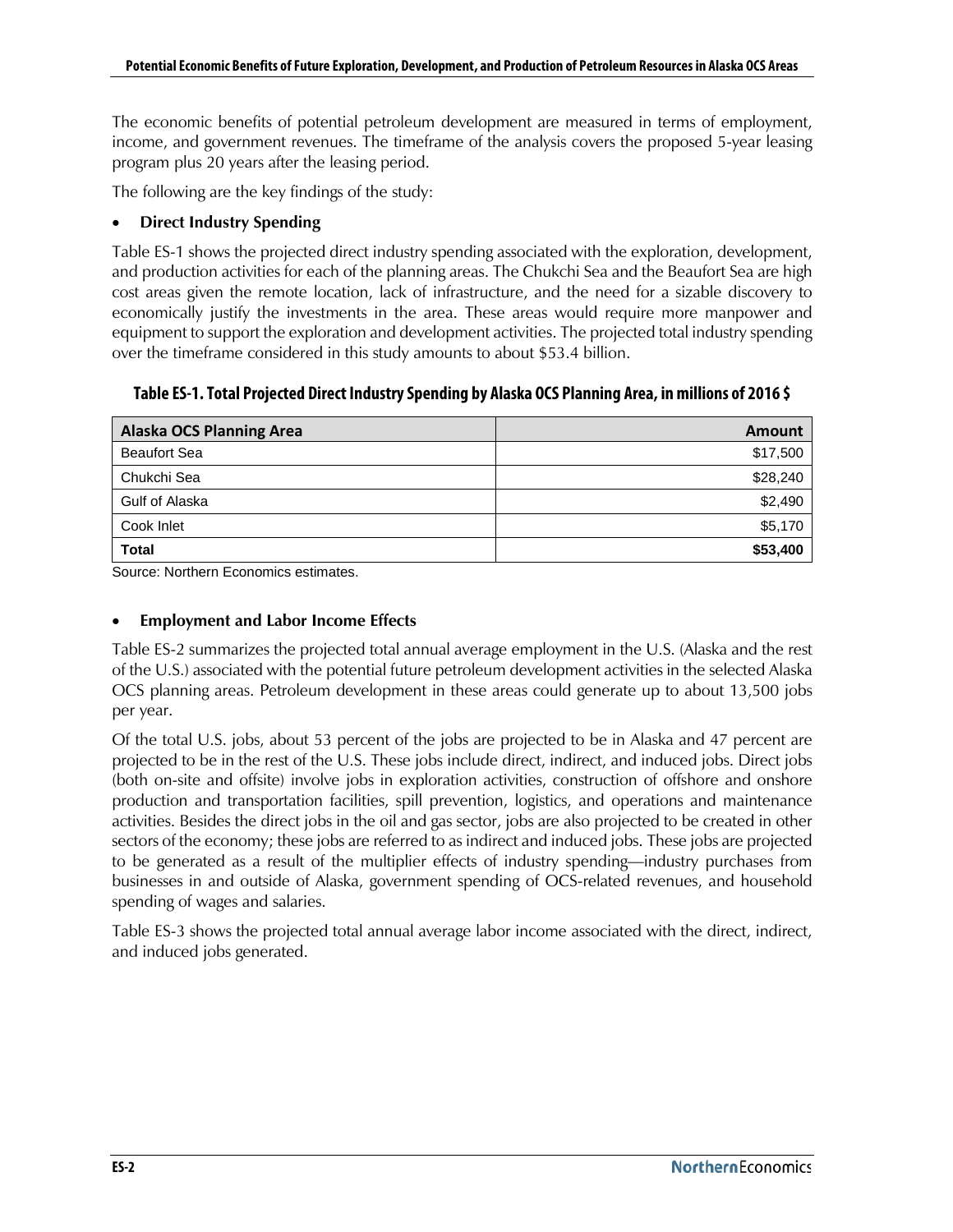<span id="page-8-0"></span>

| Alaska OCS Planning Area | Number of Jobs |
|--------------------------|----------------|
| <b>Beaufort Sea</b>      | 4,840          |
| Chukchi Sea              | 6,000          |
| Gulf of Alaska           | 860            |
| Cook Inlet               | 1,750          |
| <b>Total</b>             | 13,450         |

**Table ES-2. Total Projected U.S. Annual Average Employment Effects by Alaska OCS Planning Area**

<span id="page-8-1"></span>Source: Northern Economics estimates.

### **Table ES-3. Total Projected U.S. Annual Average Labor Income Effects by Alaska OCS Planning Area, in millions of 2016 \$**

| Alaska OCS Planning Area | Amount  |
|--------------------------|---------|
| <b>Beaufort Sea</b>      | \$297.9 |
| Chukchi Sea              | \$378.4 |
| Gulf of Alaska           | \$50.6  |
| Cook Inlet               | \$101.7 |
| <b>Total</b>             | \$828.6 |

Source: Northern Economics estimates.

#### • **Direct Petroleum Revenues**

Federal, state, and local governments are projected to directly benefit from offshore petroleum development with potential streams of revenue from property tax revenues, corporate income tax revenues, additional state revenues from additional throughput on the Trans Alaska Pipeline System (TAPS), and federal royalty payments.

Property taxes are projected to be generated primarily from new onshore facilities built to support the offshore operations of the industry. The State of Alaska collects a property tax on oil and gas related facilities within its boundaries which it shares with local political jurisdictions where those facilities are located, if the local government chooses to impose a property tax. The State of Alaska also imposes a corporate income tax on petroleum activity within the state. The federal government collects revenues from royalty payments from the offshore activity. Additional volumes of oil (from petroleum production in the Beaufort Sea and the Chukchi Sea) in the TAPS system would lower the pipeline tariff and would therefore result in a higher oil netback price, which is the basis for determining state royalty payments on oil resources extracted from state lands.

Table ES-4 summarizes the projected annual average and total government revenues accrued over the analysis timeframe for the selected planning areas. Total cumulative government revenues could amount to about \$37.5 billion. As noted above, government revenues include royalty payments paid to the Federal government and in certain cases to the state government (for production in the 8(g) zone), state corporate income taxes, and property taxes paid to the State of Alaska and local governments. On an annual average basis, total government take could add up to about \$2.7 billion per year.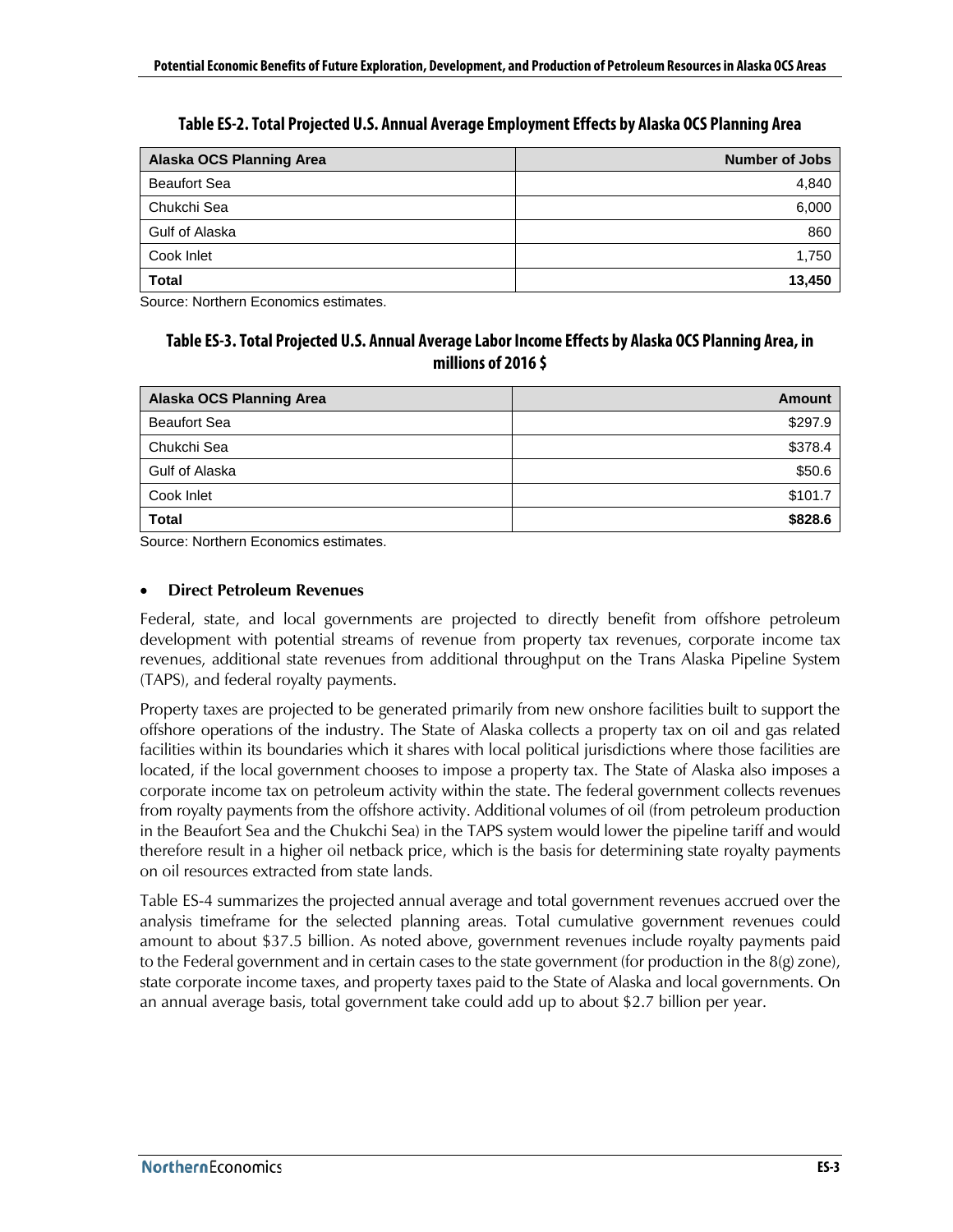### <span id="page-9-0"></span>**Table ES-4. Projected Annual Average & Total Government Revenues by Alaska OCS Planning Area, in millions of 2016 \$**

| Alaska OCS Planning Area | <b>Annual Average Revenues</b> | <b>Total Revenues</b> |
|--------------------------|--------------------------------|-----------------------|
| <b>Beaufort Sea</b>      | \$569.4                        | \$9,116.4             |
| Chukchi Sea              | \$1,892.7                      | \$24,738.8            |
| Gulf of Alaska           | \$80.6                         | \$887.2               |
| Cook Inlet               | \$161.4                        | \$2,752.8             |
| <b>Total</b>             | \$2,704.1                      | \$37,495.3            |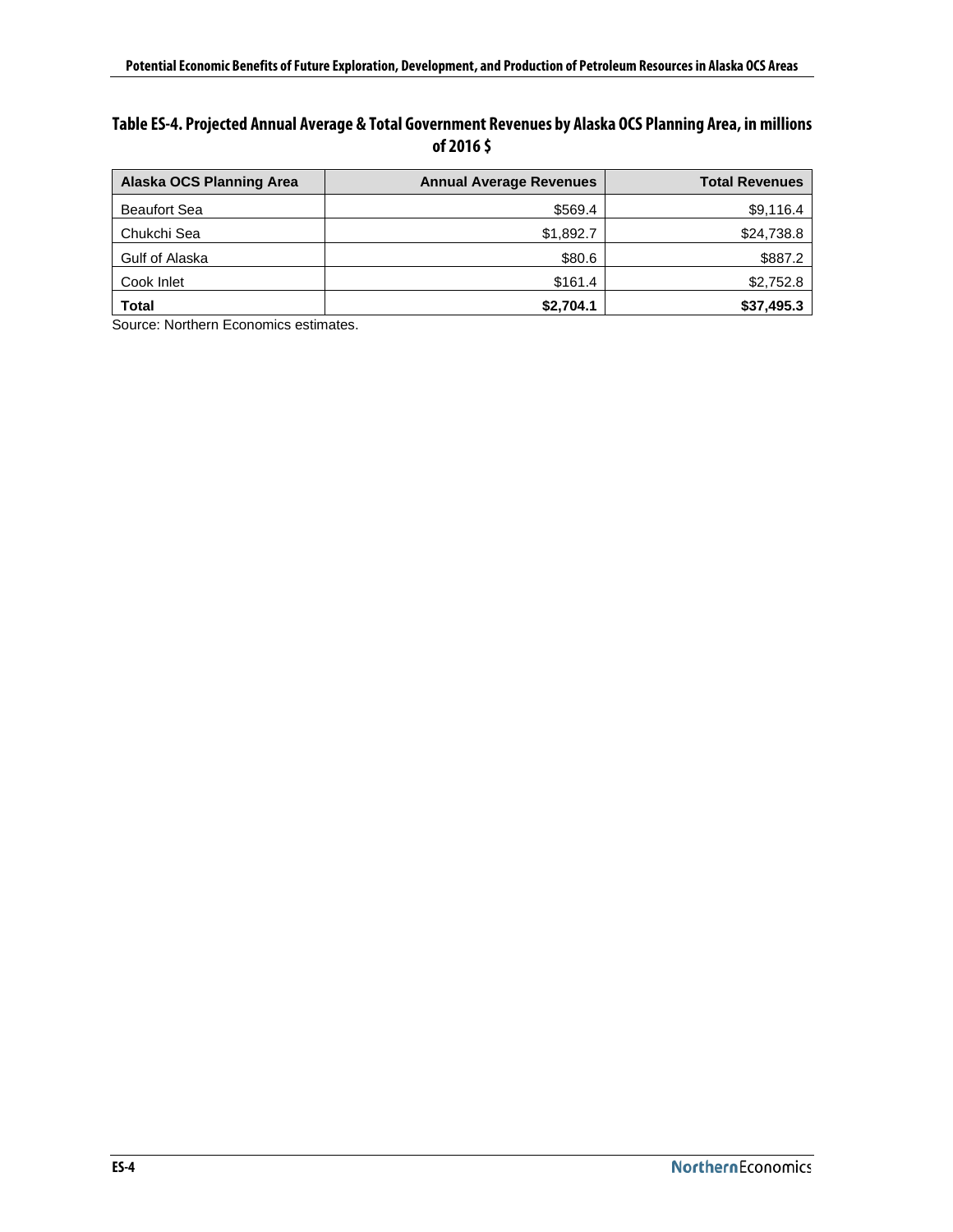## <span id="page-10-0"></span>**1 Introduction**

The Department of the Interior's Bureau of Ocean Energy Management released its "Draft Proposal on OCS Lease Sales for 2019-2024" in January of this year. This study was requested by the American Petroleum Institute to evaluate the potential economic benefits of future exploration, development, and production of oil and gas resources in the Alaska OCS areas consistent with the Department of the Interior's proposed Five-Year OCS leasing schedule. The chosen option for the Alaska Region Program includes the following:

- Three sales in the Beaufort Sea Planning Area in 2019, 2021, and 2023;
- Three sales in the Chukchi Sea Planning Area in 2020, 2022, and 2024;
- Two sales in the Cook Inlet Planning Area in 2021 and 2023; and
- One sale each in the other Alaska OCS Planning Areas.

<span id="page-10-1"></span>[Figure 1](#page-10-1) shows the various Alaska Region Planning areas and the proposed leasing schedule.



### **Figure 1. 2019-2024 Draft Proposed Alaska Region Program Area**

Source: Bureau of Ocean Energy Management.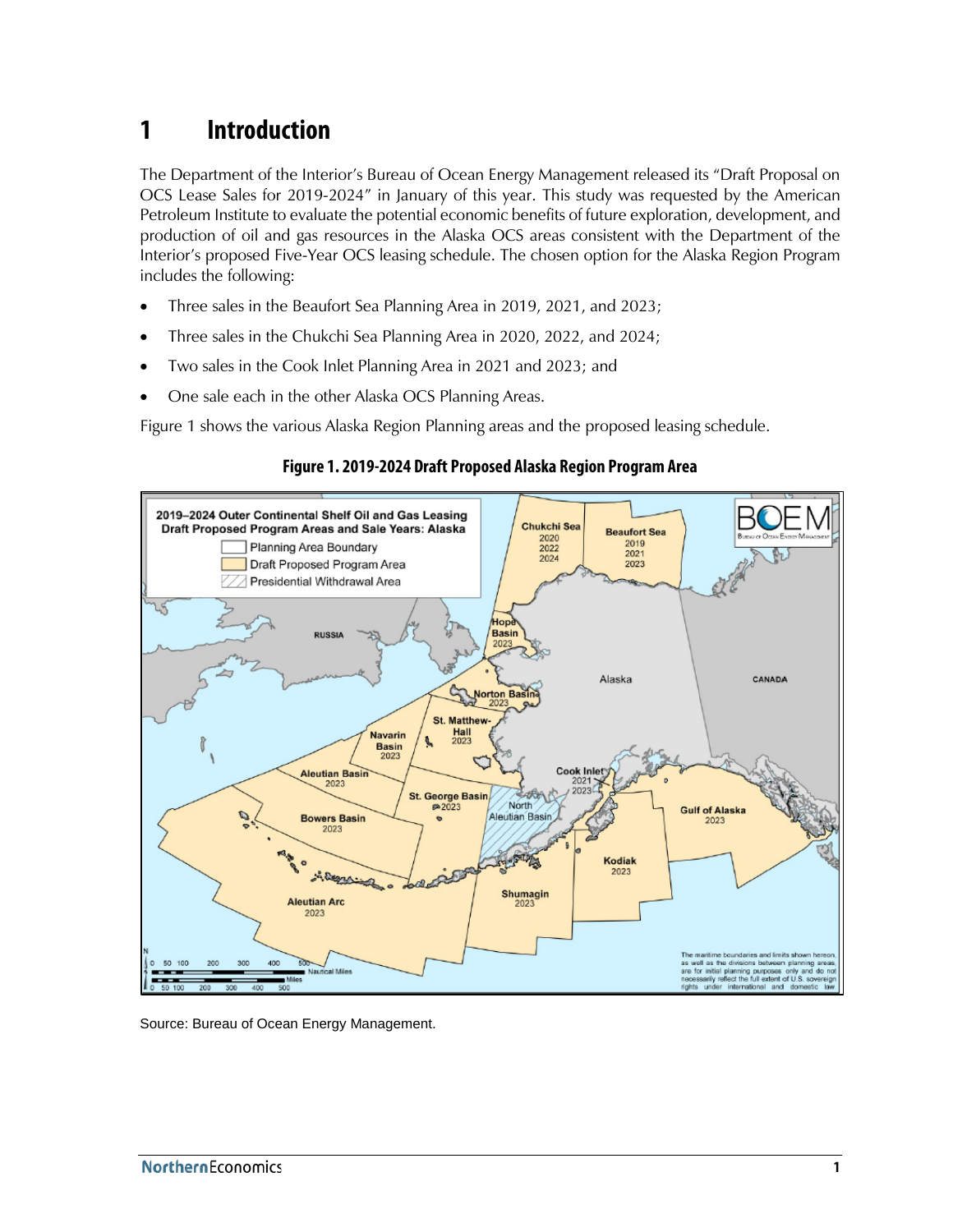While the draft Five-Year Program includes all the Alaska OCS planning areas, except for the North Aleutian Basin, which is still under moratorium since December 2014, this study focuses only on potential development in the following four OCS planning areas where there has been recent industry interest and where there are estimated to be sizable undiscovered economically recoverable resources: 1) Beaufort Sea; 2) Chukchi Sea; 3) Cook Inlet; and 4) the Gulf of Alaska.

Both the Beaufort Sea and the Chukchi Sea are in the Arctic OCS. Alaska's OCS Arctic region has been estimated to contain vast petroleum resources. According to the U.S. Department of the Interior, the Beaufort and Chukchi seas together are projected to hold 23.6 billion barrels of oil and 104.4 trillion cubic feet of natural gas (BOEM, 2016). Petroleum development in these areas, if conditions allow, could generate substantial economic benefits to Alaska and the rest of the United States. Development in the Alaska Arctic OCS areas however, has proven to be challenging for the petroleum industry due to a variety of reasons including environmental, economic, and regulatory factors. The environmental conditions in the Arctic require special vessels, equipment, and facilities that can withstand severe conditions, and the remoteness of the North Slope region makes it costly to explore and develop. Environmental regulations have also affected access to the areas, increased the timeframe for permit approvals, and increased environmental permitting and compliance costs.

This analysis considers the regulatory structure that currently applies to the Alaska Arctic OCS areas that is deemed more stringent and restrictive relative to other OCS areas as it includes additional restrictions on Arctic OCS exploratory drilling activities that use mobile offshore drilling units (MODUs) and related operations during the open-water drilling season. Of the proposed 14 provisions, 6 items were identified as having the potential to significantly increase costs for exploration activities:

- 1. The requirement to have a separate mobile offshore drilling unit (MODU) available to drill a same-season relief well in the event of a loss of well control;
- 2. The shortening of the drilling season to accommodate a 45-day period to complete relief well operations before the expected return of seasonal ice;
- 3. Requirement of additional source control and containment equipment;
- 4. Discharge restrictions on petroleum-based mud and cuttings, with the potential for restrictions on water-based mud and cuttings;
- 5. Mudline cellar requirements to protect the well head from deep keel ice scour in the event the MODU has to move off a well due to ice incursion; and
- 6. Required blowout preventer (BOP) testing every seven days.

These six items have been incorporated into the modeling effort for this report.

This report projects the economic benefits of potential exploration, development and production of petroleum resources over the timeframe of the analysis which covers the proposed 5-year leasing program plus 20 years after the leasing program in the 4 selected Alaska OCS program areas.

Specifically, this report provides information on the following economic benefits at the local, state, and national levels:

- Projections of potential regional, statewide, and nationwide **direct expenditures** associated with petroleum development;
- Projections of potential direct, indirect, and induced **employment effects** of petroleum development;
- Projections of potential direct, indirect, and induced **income effects** of petroleum development;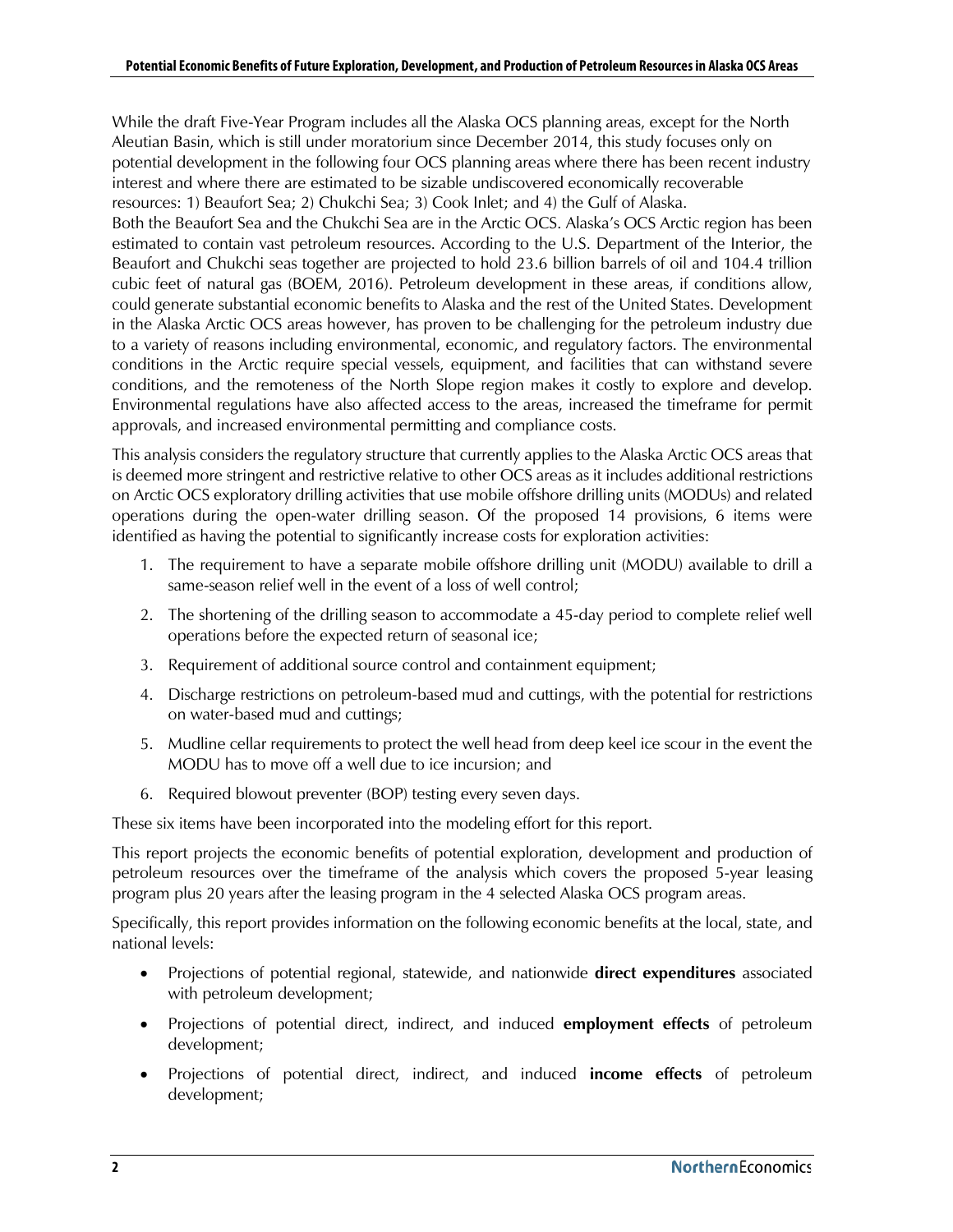• Projections of potential **direct revenues** that could accrue to the local/regional, state, and federal governments resulting from petroleum development;

This report does not include assessments of environmental impacts on air, water, fish, wildlife and vegetation, geological, cultural, and subsistence resources, and other resources that are typically included in an environmental impact statement.

The rest of this report is organized as follows:

- Section 2: Description of Scenarios
- Section 3: Approach
- Section 4: Results
- Section 5: Conclusions
- Section 6: References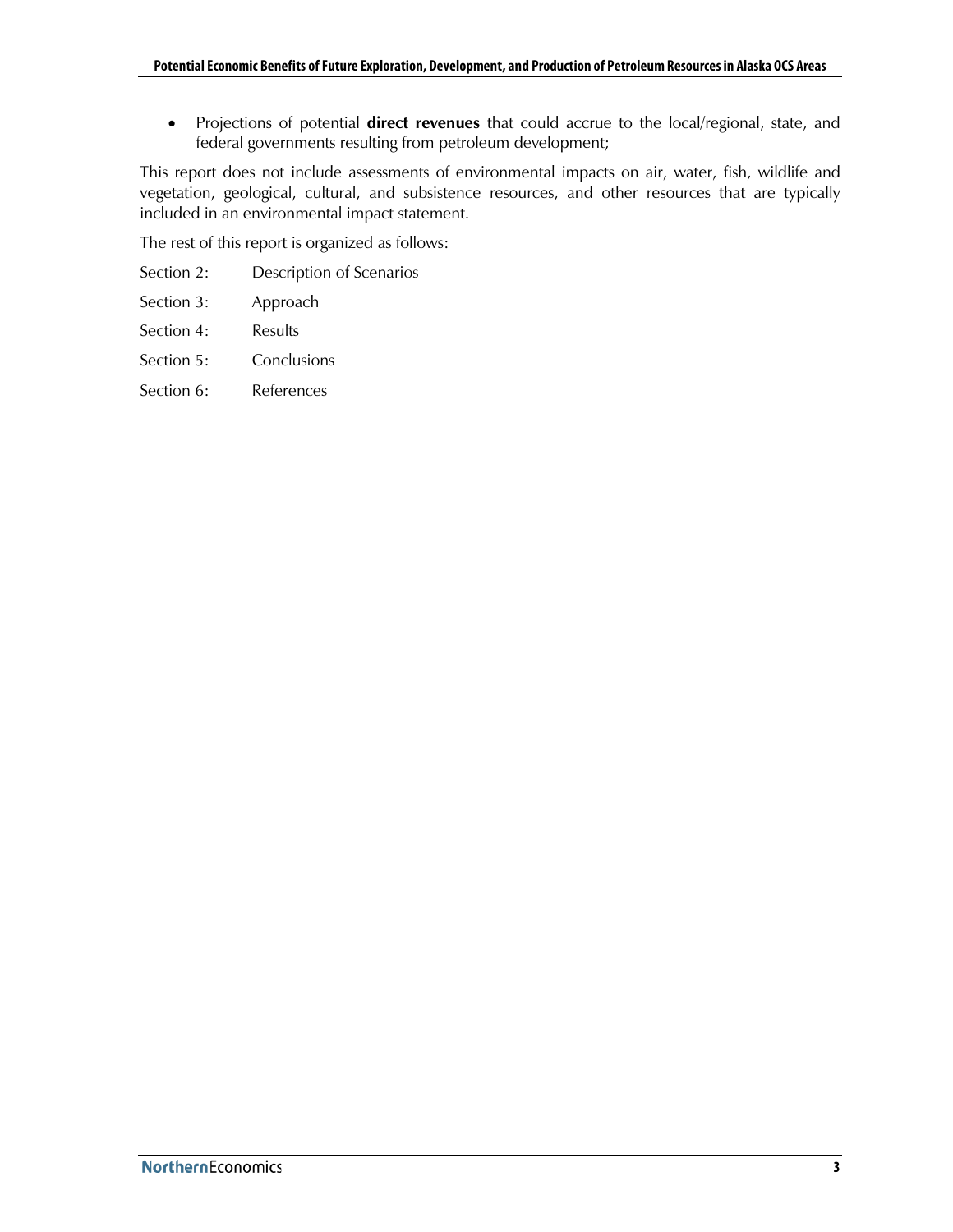## <span id="page-13-0"></span>**2 Description of Scenarios**

E&D scenarios are conceptual views of the future and represent possible scenarios regarding the timing and extent of future petroleum activities. The E&D scenarios developed for this analysis under each regulatory case include a set of assumptions that reflect possible industry-wide exploration, development, and production activities.

Exploration activities are activities conducted to acquire information about the location, size, and characteristics of petroleum prospects within the leased area. Exploration activities include marine seismic surveys, geohazard surveys, geotechnical surveys, exploration and delineation well drilling, and associated logistical activities including environmental monitoring.

Development activities are activities conducted to build the infrastructure needed for production. These activities include installation of the offshore platforms, production well drilling, installation of offshore and onshore pipelines, installation of feeder lines, construction of shorebases such as onshore processing facilities, air support and search and rescue bases, and supply boat and marine terminals.

Production activities include in-fill drilling operations, processing, environmental monitoring, logistics support, and well-workovers. Decommissioning and abandonment are also considered as part of the production phase.

For the Beaufort Sea and Chukchi Sea (Arctic OCS areas), the scenarios reflect a development scenario under the current regulations. This includes the additional restrictions adopted by the Department of the Interior in 2016 that were specifically designed to apply to Arctic OCS exploratory drilling activities that use mobile offshore drilling units (MODUs), ice islands, and related operations during the openwater drilling season. Some of the additional restrictions could significantly increase the costs of exploration activities and could also cause delays in drilling activities, possibly deferring production for two years and reducing the net present value of oil and gas production. This restrictive regulatory framework is more stringent than the regulations that govern other OCS locations.

These E&D scenarios are used as inputs for the MAG-Plan Alaska model, the regional economic impact model used by BOEM for planning purposes and for environmental impact assessments.

The scenarios developed for this analysis are based on BOEM's lease sale EIS's, BOEM's 2016 and 2017 resource assessments, and our prior work for industry in the OCS and onshore Alaska.

## <span id="page-13-1"></span>**2.1 Cook Inlet OCS Planning Area**

According to BOEM, six lease sales have been conducted in this area since 1977. There are 14 existing leases in the planning area. All of these leases were issued as a result of Lease Sale 244 which was held last year on June 21, 2017. There have not been any commercial discoveries in this planning area although 13 exploratory wells have been drilled on earlier leases. In the upper Cook Inlet, extensive exploration and development in state submerged lands have been occurring during the past 40 years. The State of Alaska offers annual area-wide lease sales in state submerged lands. Annual production from non-OCS leased acreage during calendar year (CY) 2016 totaled approximately 5.7 million barrels of oil (bbl) and about 296 billion cubic feet of natural gas (BOEM 2018). Existing infrastructure in the upper portion of Cook Inlet includes 17 platforms in state waters, associated oil and gas pipelines, and onshore drill pads, processing and support facilities.

BOEM's proposed 5-year Program includes lease sales in years 2021 and 2023 in the Cook Inlet planning area. Under this development scenario, we make the following assumptions: It is assumed that two discoveries would occur, one resulting from each of the future lease sales, with 5 years of marine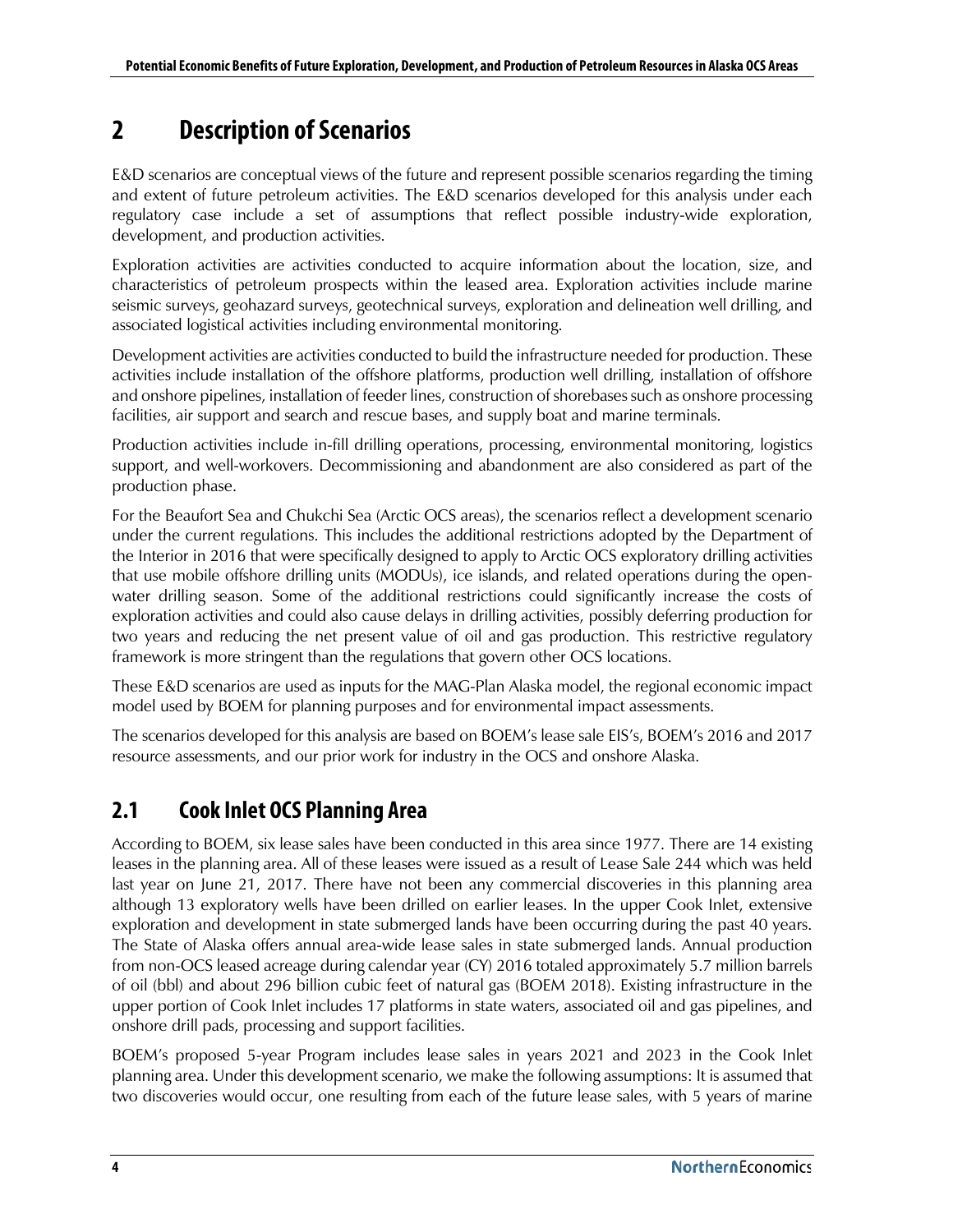seismic, geohazard, and geotechnical surveys occurring in the 2020 to 2026 period. Exploration drilling is assumed to occur over a 4-year period starting in 2023 with a total of 12 wells drilled. Five jack-up rigs would be installed to support the exploration program. Two production towers to support the two assumed discoveries would be installed, one in 2028 and the second tower in 2030. New infrastructure would be limited to offshore (125 miles each for oil and gas) and onshore (75 miles each for oil and gas) pipelines. Existing onshore facilities in the Upper Cook Inlet would support the development and production activities in the new fields. Gas resources are assumed to be associated gas and would follow the same production profile as oil production. The first field is assumed to produce 168 million barrels of oil and 44 billion cubic feet (BCF) of associated gas. The second field is slightly smaller and is assumed to produce a total of 131 million barrels of oil and 34 BCF of associated gas. The assumption is that 22 percent of the estimated remaining Cook Inlet OCS resources are discovered and produced for each of the fields. The remaining resources are estimated based on the 2016 BOEM resource assessment. This assumption is similar to the E&D scenario used by BOEM for the analysis of the Cook Inlet Lease Sale 244. The table below summarizes the activities under this scenario.

<span id="page-14-1"></span>

| <b>Activity</b>                              | <b>Volume/Number</b> |
|----------------------------------------------|----------------------|
| <b>Marine Seismic Surveys</b>                | 2                    |
| Geohazard Surveys                            | 3                    |
| Geotechnical Survey                          | 3                    |
| <b>Exploration Base</b>                      | 0                    |
| Offshore Exploration Rigs (Jack-up rigs)     | 5                    |
| <b>Exploration/Delineation Wells</b>         | 12                   |
| <b>Offshore Production Platforms (Tower)</b> | 2                    |
| <b>Production and Service Wells</b>          | 48                   |
| Subsea Wells                                 | 0                    |
| Subsea Flowlines (# of miles)                | 250                  |
| Onshore pipeline (# of miles)                | 150                  |
| <b>Onshore Production Base</b>               | 0                    |
| Supply Boat Terminal                         | 0                    |
| Air Support Base                             | 0                    |
| Search & Rescue Base                         | 0                    |

#### **Table 1.Summary of Assumed E&D Activities:Cook Inlet Planning Area**

<span id="page-14-0"></span>Source: Northern Economics.

## **2.2 Gulf of Alaska OCS Planning Area**

Three lease sales were held from 1976 to 1981 in the Gulf of Alaska. Twelve exploratory wells were drilled, but no commercial discoveries have been found. The lease sale scheduled in the 1997–2002 Program was canceled, primarily due to low prices and low industry interest. There are no existing leases in this planning area.

BOEM's proposed 5-year Program includes one future lease sale in the Gulf of Alaska planning area which is scheduled in year 2023. For this OCS area, we make the following assumptions: It is assumed that marine seismic survey starts in 2022, a year before the lease sale to enable industry to bid appropriately in the sale. Geohazard and geotechnical surveys would occur in year 2024. A modest discovery is assumed with development occurring after construction of the new Cook Inlet infrastructure south of the existing facilities to tie into and use new Cook Inlet infrastructure. Production from this modest discovery would begin when there is capacity in the new Cook Inlet infrastructure. No new infrastructure is assumed to result from the 2023 GOA lease sale other than 70 miles of offshore pipeline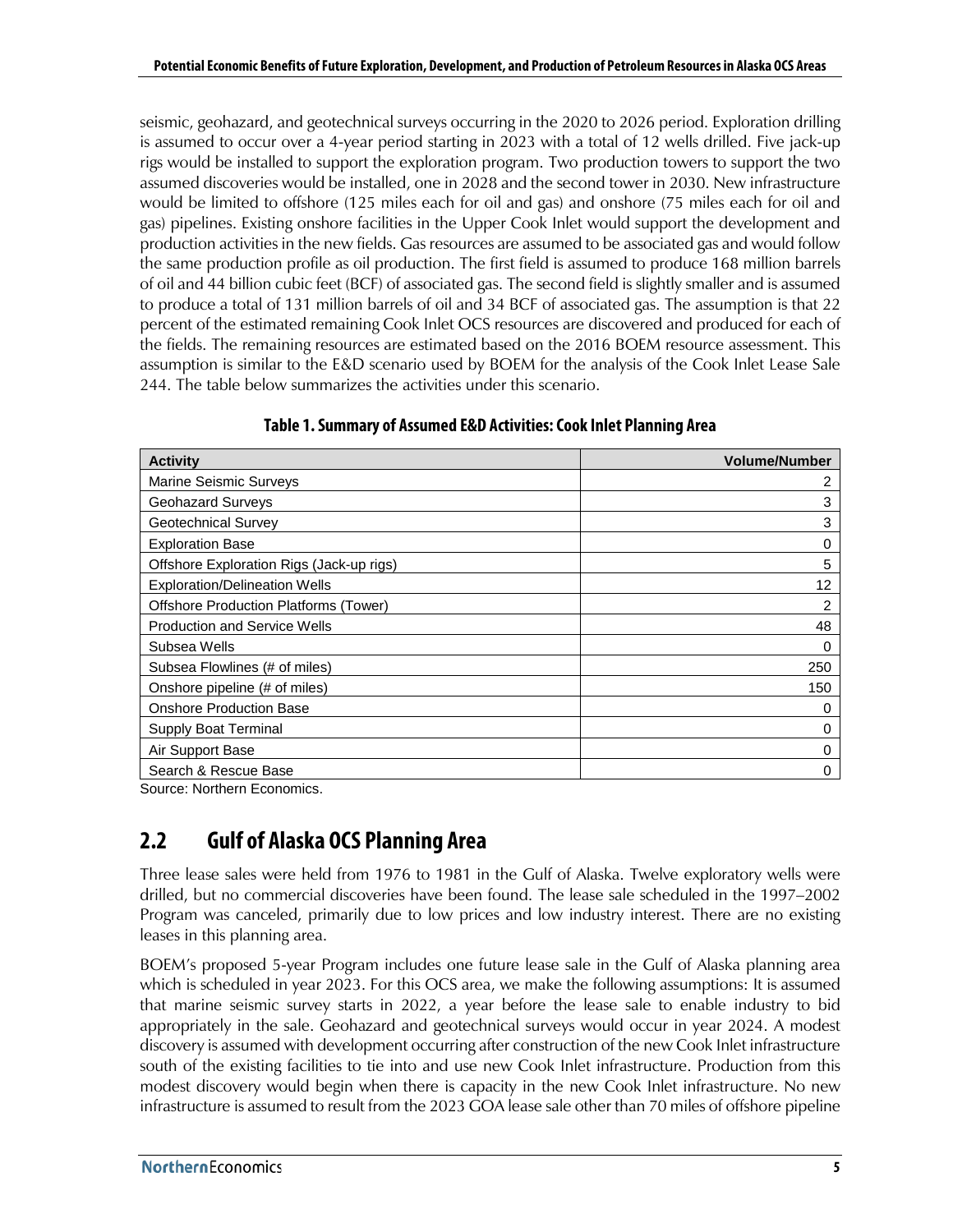(35 miles each for oil and gas). The total resources assumed to be produced from this discovery amount to 68 million barrels of oil and 356 BCF of associated gas. First oil (and gas) is assumed to occur in 2034 (10 years after the lease sale). Two exploration platforms (drill ships) would support the exploration program with a total of 4 wells drilled. Production would occur offshore from a semi-submersible production platform with 18 production and service wells. The table below summarizes the activities under this scenario.

<span id="page-15-1"></span>

| <b>Activity</b>                                  | <b>Volume/Number</b> |
|--------------------------------------------------|----------------------|
| Marine Seismic Surveys                           |                      |
| Geohazard Surveys                                |                      |
| Geotechnical Survey                              |                      |
| <b>Exploration Base</b>                          | 0                    |
| Offshore Exploration Rigs (drill ship)           | 2                    |
| <b>Exploration/Delineation Wells</b>             | 4                    |
| Offshore Production Platforms (semi-submersible) |                      |
| <b>Production and Service Wells</b>              | 18                   |
| Subsea Wells                                     | 0                    |
| Subsea Flowlines (# of miles)                    | 70                   |
| Onshore pipeline (# of miles)                    | 0                    |
| <b>Onshore Production Base</b>                   | 0                    |
| Supply Boat Terminal                             | 0                    |
| Air Support Base                                 | 0                    |
| Search & Rescue Base                             | 0                    |

**Table 2.Summary of Assumed E&D Activities: Gulf of Alaska Planning Area**

<span id="page-15-0"></span>Source: Northern Economics.

## **2.3 Chukchi Sea OCS Planning Area**

BOEM's proposed 5-year Program includes 3 future lease sales in the Chukchi Sea program area which are scheduled to occur in years 2020, 2022, and 2024.

The Chukchi Sea area is considered a frontier area and as such is characterized by its remoteness, high costs of doing business, lack or scarcity of existing infrastructure, and lack of production data to inform forecasts of future activity. It is extremely costly to develop the infrastructure required to extract frontier area resources from the ground and transport them to market. Successful development and production of resources from frontier areas has typically been contingent upon successful exploration of an "anchor field" – a large discovery in the course of pioneering exploration that justifies the substantial capital investments required for an initial commercial petroleum development. Because of this, it is assumed that E&D activities in this OCS program area are significantly more extensive compared to the scenarios in the non-Arctic OCS areas.

For the Chukchi Sea scenario, we make the following assumptions: It is assumed that a sizable field will be discovered with total recoverable oil resources amounting to about 2.9 billion barrels of oil with no gas production (it is highly speculative at this point to assume that a gas pipeline or a liquefied natural gas project will be built to transport natural gas to markets or that the sales price would be sufficient to support gas-related infrastructure). The discovery is a result of the 2024 lease sale. First oil occurs in year 2032, 8 years after the 3rd scheduled lease sale. Marine seismic activities start in year 2019 and the geotechnical and geohazard surveys start in 2021. The exploration effort results in 19 wells drilled from a total of 24 offshore exploration rigs (12 of which are drill ships and another 12 semi-submersible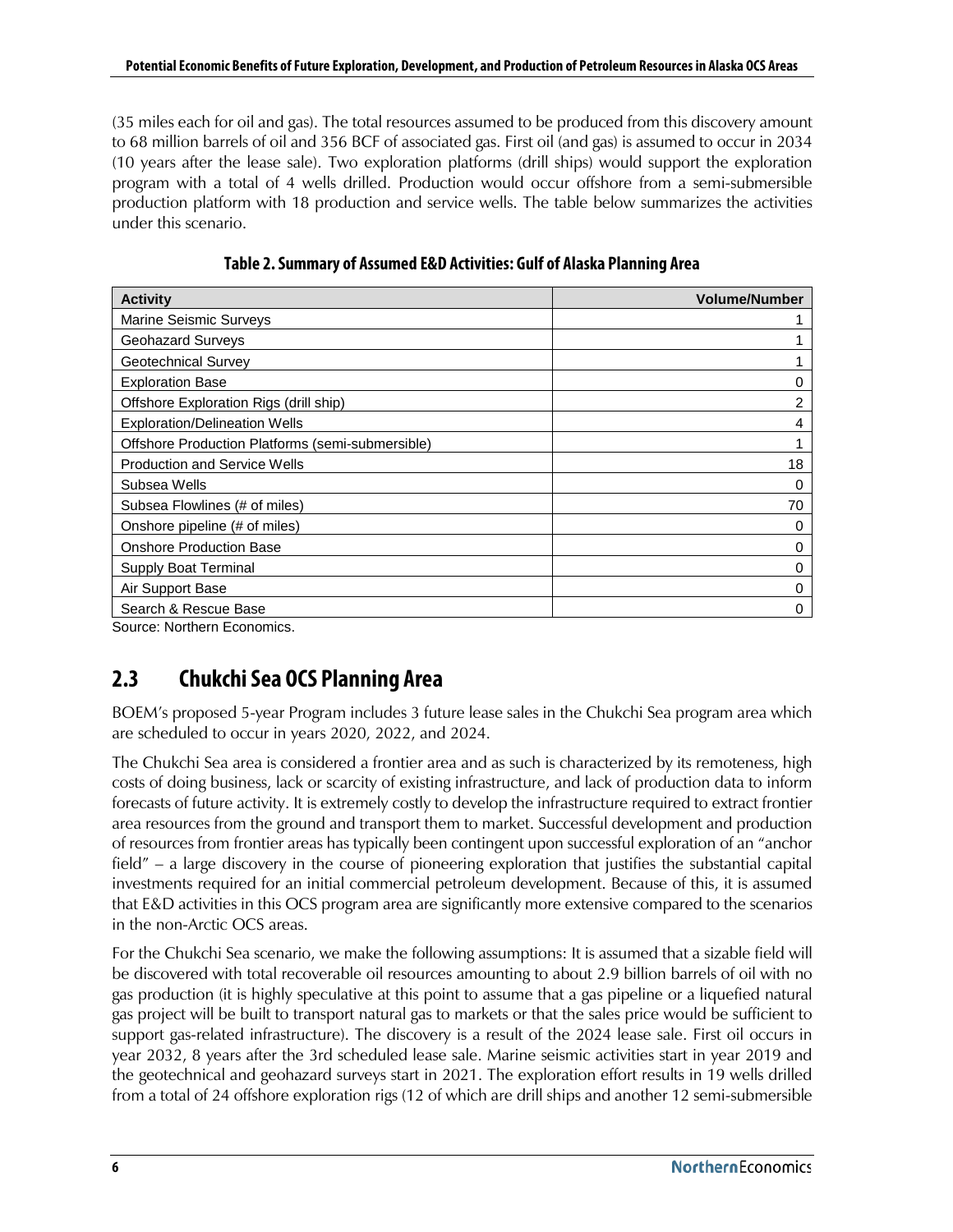platforms). The drill ships are the primary exploration platform while the semi-submersibles are the backup rigs required under these regulations to drill a relief well if needed. The jack-up rigs during development drilling are for subsea wells. Three gravity-based production platforms will be installed and 8 jack-up rigs will be used during the summer drilling seasons. There will be 187 production and service wells and 24 sub-sea wells. New infrastructure includes 160 miles of subsea oil pipelines and 375 miles of onshore pipelines across the NPR-A to tie into TAPS. A supply boat terminal and an air support base will also be built to support development in this area. The table below summarizes the activities under this scenario.

<span id="page-16-1"></span>

| <b>Activity</b>                                                     | <b>Volume/Number</b> |
|---------------------------------------------------------------------|----------------------|
| <b>Marine Seismic Surveys</b>                                       | 3                    |
| <b>Geohazard Surveys</b>                                            | 3                    |
| Geotechnical Survey                                                 | 3                    |
| <b>Exploration Base</b>                                             |                      |
| Offshore Exploration Rigs (12 drill ships and 12 semi-submersibles) | 24                   |
| <b>Exploration/Delineation Wells</b>                                | 19                   |
| Offshore Production Platforms (3 Gravity-based and 8 jack-up rigs)  | 11                   |
| <b>Production and Service Wells</b>                                 | 187                  |
| Subsea Wells                                                        | 24                   |
| Subsea Flowlines (# of miles)                                       | 160                  |
| Onshore pipeline (# of miles)                                       | 375                  |
| <b>Onshore Production Base</b>                                      |                      |
| Supply Boat Terminal                                                |                      |
| Air Support Base                                                    |                      |
| Search & Rescue Base                                                | Ω                    |

|  | Table 3. Summary of Assumed E&D Activities: Chukchi Sea OCS Planning Area |  |
|--|---------------------------------------------------------------------------|--|
|--|---------------------------------------------------------------------------|--|

<span id="page-16-0"></span>Source: Northern Economics.

## **2.4 Beaufort Sea OCS Area**

BOEM's proposed 5-year Program includes three future lease sales in the Beaufort Sea planning area which are scheduled to occur in years 2019, 2021, and 2023.

BOEM conducted a 2017 assessment for the Western Beaufort to update the recent significant discoveries near shore and in state waters for the Nanushuk and Torok geologic plays. These plays extend offshore into the OCS but are generally in shallower waters. Hence, the scenario developed for this analysis includes the use of more ice islands and gravel islands for exploration and production.

Furthermore, since there are still other resources in the western Beaufort this scenario assumes that in deeper water they will be explored and produced from platforms other than ice islands and gravel islands. Shallow water ice islands are drilled in the winter while deeper water exploration platforms are drilled in the summer so there are substantially more total platforms under the current regulatory structure.

For the Beaufort Sea scenario*,* we make the following assumptions: A discovery of 5 fields is assumed, ranging in size from 100 million to 380 million barrels of economically recoverable oil resources, producing a total of 980 million barrels of oil. Also, under this scenario, there will be production occurring in the 8(g) zone.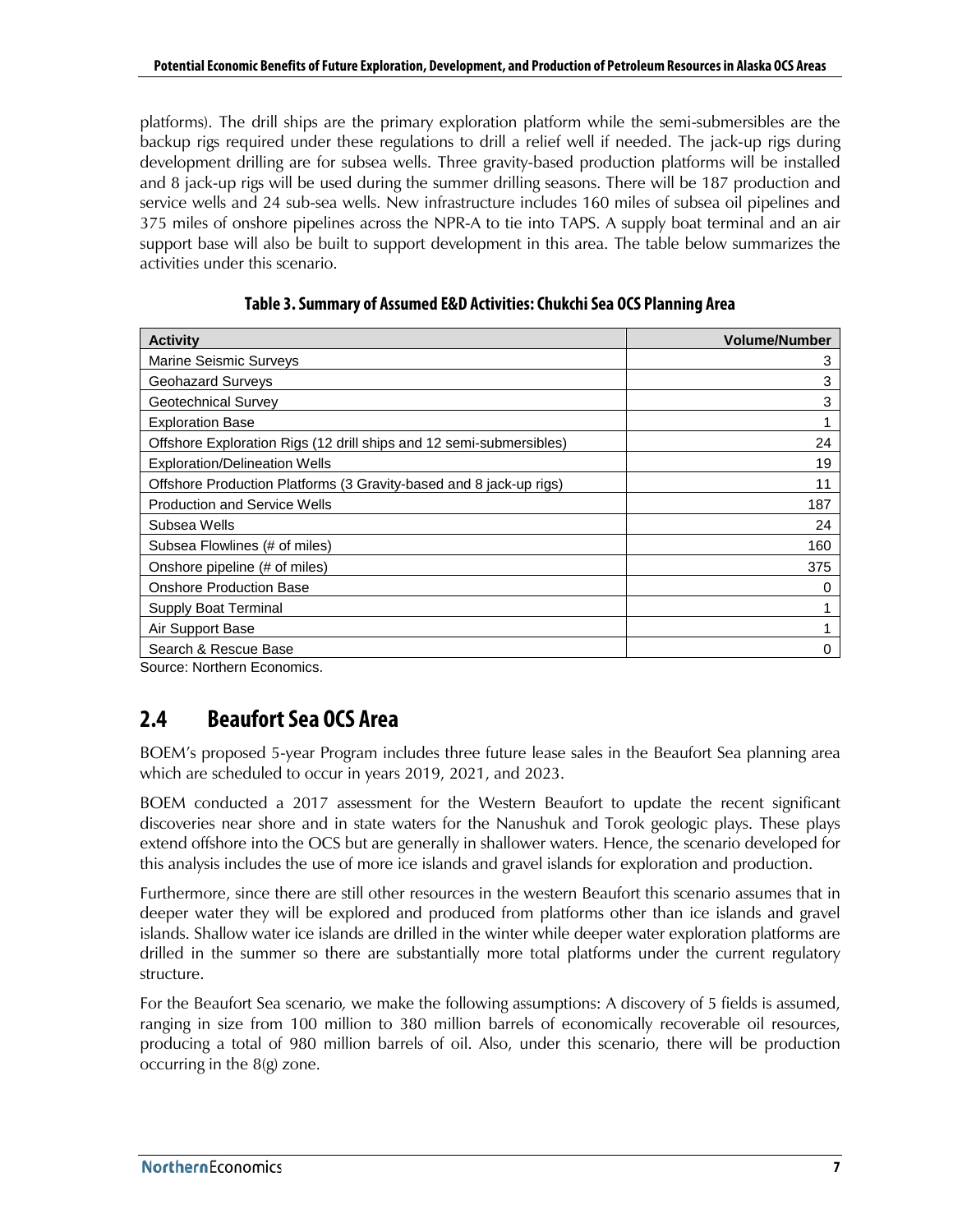As in the Chukchi Sea scenario, no gas is produced from this OCS area. It is assumed that no new onshore infrastructure would need to be built as existing facilities would be used to support the development.

Exploration activities begin in 2018 and last for 10 years. A total of 17 exploration wells are drilled. Exploration platforms include 18 ice islands and 10 jack-up rigs. Production activities would be supported by 2 gravel islands and 3 gravity-based structures. A total of 252 production and service wells will be drilled. The only new shore-based infrastructure that will be built is 55 miles of offshore and 40 miles of onshore pipelines. The following table summarizes the E&D activities under this scenario.

#### **Table 4.Summary of Assumed E&D Activities: Beaufort Sea OCS Planning Area**

<span id="page-17-0"></span>

| <b>Activity</b>                      | <b>Volume/Number</b> |
|--------------------------------------|----------------------|
| <b>Marine Seismic Surveys</b>        | 3                    |
| Geohazard Surveys                    | 5                    |
| Geotechnical Surveys                 | 3                    |
| <b>Exploration Base</b>              | 0                    |
| <b>Offshore Exploration Rigs</b>     | 28                   |
| <b>Exploration/Delineation Wells</b> | 17                   |
| <b>Offshore Production Platforms</b> | 5                    |
| <b>Production and Service Wells</b>  | 252                  |
| Subsea Wells                         | 0                    |
| Subsea Flowlines (# of miles)        | 55                   |
| Onshore pipeline (# of miles)        | 40                   |
| <b>Onshore Production Base</b>       | 0                    |
| Supply Boat Terminal                 | 0                    |
| Air Support Base                     | 0                    |
| Search & Rescue Base                 | 0                    |

Source: Northern Economics.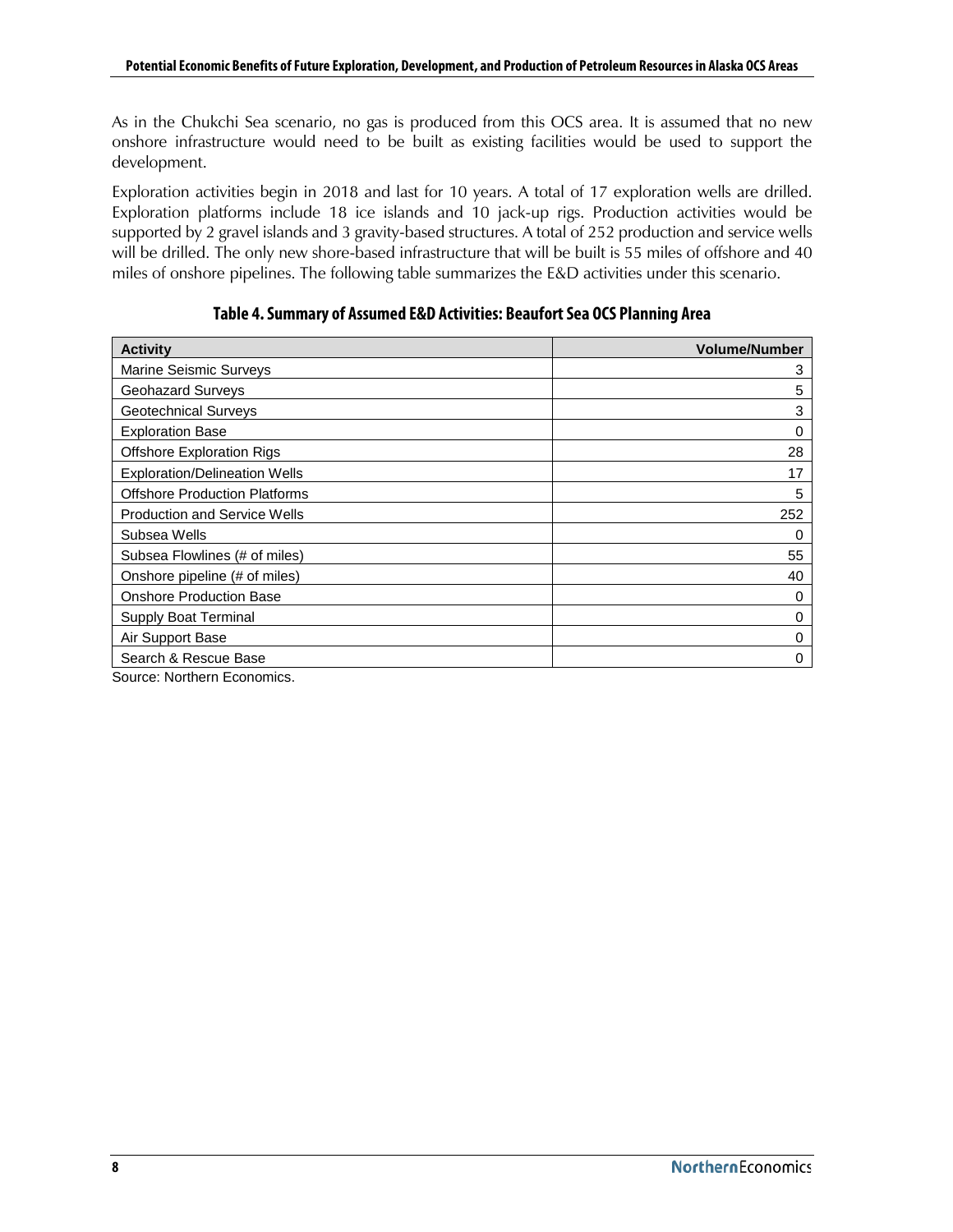## <span id="page-18-0"></span>**3 Approach**

This section describes the major study tasks and the economic modeling methodology used for this analysis.

#### *Task 1: Develop scenarios for OCS development for each of the OCS planning areas.*

A set of assumptions that reflect possible industry-wide exploration, development, and production activities were developed. This involved developing reasonable assumptions regarding the timing and activity levels associated with exploration, development, and production of oil and gas resources in the Beaufort Sea, Chukchi Sea, Gulf of Alaska, and Cook Inlet planning areas.

Specifically, these assumptions include the following:

- Time frames for the exploration, development, and production phases;
- Number of marine seismic, geohazard, and geotechnical surveys
- Type and number of exploration drilling rigs and number of exploration and delineation wells by year;
- Type and number of production rigs and number of production wells by year;
- Oil and gas production by year;
- Supply and maintenance modes and facilities, including the number of platforms that can be served by a single supply vessel, ice breaker, and helicopter;
- Onshore facilities.

This work involved a review of previous development scenarios available in the public domain, including exploration and development plans that have been submitted to the Bureau of Ocean Energy and Management (BOEM), recent EIS documents published by BOEM, as well as the previous development scenarios we used in our publicly-available work for Shell in 2009 on the *Economic Analysis of Future Offshore Oil and Gas Development: Beaufort Sea, Chukchi Sea, and the North Aleutian Basin* and in 2011 on the *Potential National-Level Benefits of Alaska OCS Development*. Our previous research work for API that looked at regulations affecting the Beaufort Sea and Chukchi Sea OCS planning areas served as a starting point for developing the scenarios for the Alaska Arctic OCS areas.

The development of the scenarios for the Cook Inlet and Gulf of Alaska planning areas were guided by BOEM's recent analysis of the lease sale in the Cook Inlet area.

#### *Task 2: Calibrate and run the economic impact model for Alaska*

The MAG-PLAN Alaska model was used to quantify the economic benefits to Alaska, both at the regional and statewide levels. MAG-PLAN Alaska is a region-specific economic impact model used by BOEM to evaluate potential economic impacts that may result from federal actions such as lease sales in OCS areas, and when it prepares a new 5-year OCS oil and gas program. MAG-PLAN estimates potential employment, income, and economic output effects that could result from any alternative or exploration and development scenario being considered.

In 2010, BOEM commissioned Northern Economics to update the model. The previous model was developed in 2005 using information that was gathered in the late 1990s and early 2000 for two earlier Alaska OCS models. The updated MAG-PLAN Alaska model which was completed in 2012 provides BOEM with an integrated model that provides estimates of Stage 1 and Stage 2 economic impacts of OCS exploration, development, and production. Stage 1 estimates the level and allocation of direct expenditures as well as direct manpower requirements, and government revenues resulting from OCS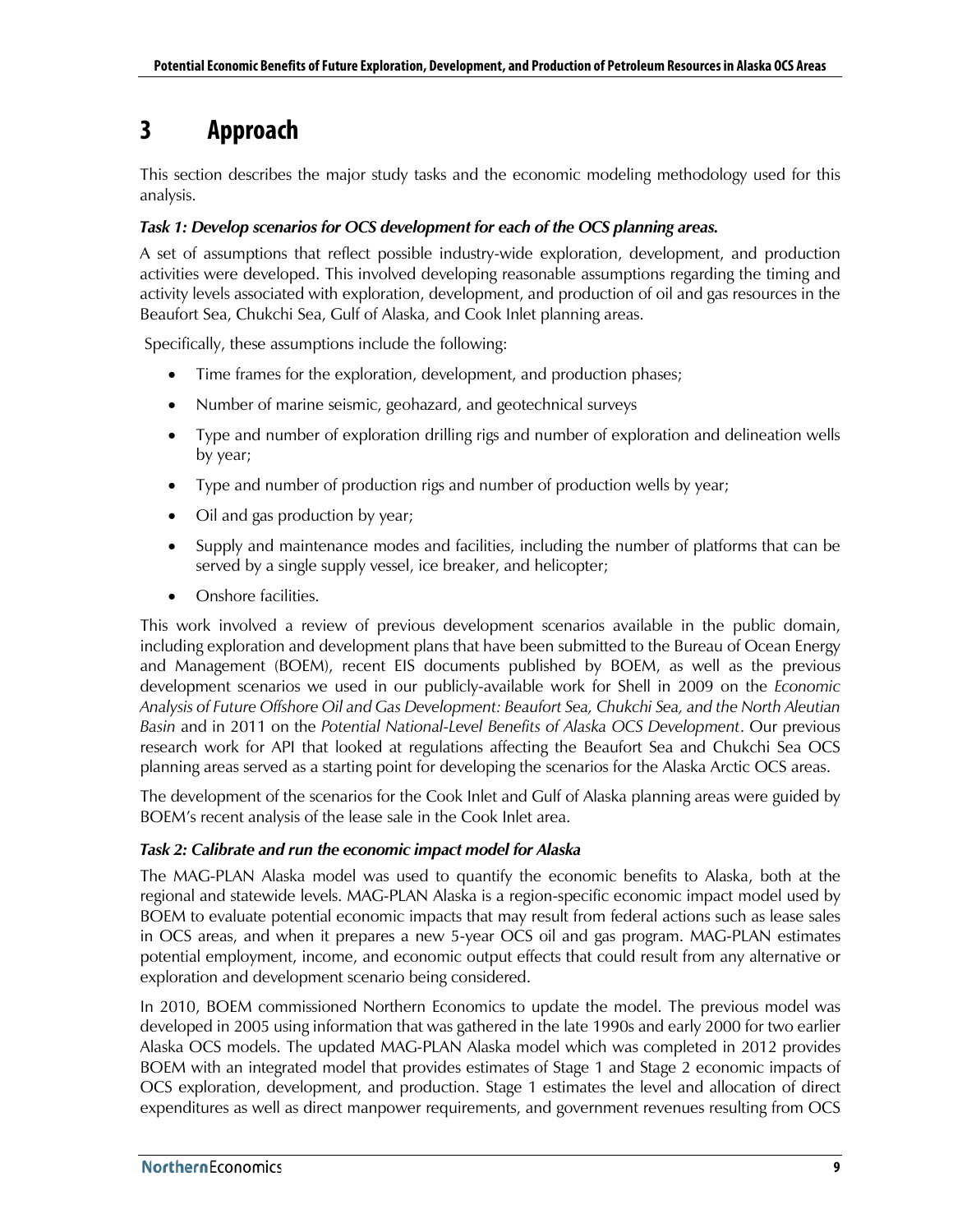oil and gas activities specified in the exploration and development scenarios, while Stage 2 estimates the multiplier effects of spending associated with OCS activities on potentially affected regions in Alaska.

Northern Economics has an ongoing agreement with BOEM whereby we can use the model for work with public or private sector clients as long as we provide BOEM with periodic updates to the model which reflect new or updated information. BOEM is not provided any proprietary data from our other work; rather, the updated model includes new equations that incorporate the additional data points. The MAG-PLAN model is not available to the public.

For this particular study, the MAG-PLAN model was calibrated to fit the development scenarios developed in Task 1. This involved calibrating the model to include additional specific types of activities that have not been considered in our previous work, estimating costs and manpower requirements of the new activities, and updating capital and operating cost data if needed for activities that already exist in the model. Model updates for the Gulf of Alaska and the Cook Inlet planning areas were more extensive since these areas have not been analyzed since the model was developed in 2010.

Updates to the IMPLAN coefficients and the fiscal module that are in the MAG-PLAN model were also done to apply the latest available data. The latest projections on oil and gas prices and transportation costs are incorporated into the model. The latest projections in the Annual Energy Outlook published by the Energy Information Administration for oil and gas prices and in the Revenue Sources Book published by the Alaska Department of Revenue for the transportation costs were applied to the model.

After calibrating the MAG-PLAN model to fit this study, model runs were conducted for all scenarios. A QA/QC of the inputs and outputs of the model was done to ensure reasonable and reliable results.

#### *Task 3: Quantify the economic benefits to the rest of the U.S.*

This task involved using the Policy Insight model developed by Regional Economic Models, Inc. (REMI) for Northern Economics. The REMI model can be used to quantify the economic benefits—jobs, income, and economic output of OCS oil and gas activities—to regions outside of Alaska (the rest of the U.S.).

To determine economic benefits of petroleum development on regions outside of Alaska, direct spending and direct jobs associated with the various Alaska OCS activities (exploration, development, and production) that could occur outside of Alaska were determined. This also included spending of wages in other states by direct employees that are not residents of Alaska. These outside spending and jobs associated with the various E&D activities were categorized into different economic sectors such as architectural, engineering, and related services, construction, oil and gas extraction, transportation and logistics sectors, etc. These were used as inputs into the REMI model. A QA/QC of the inputs and outputs of the model were conducted to ensure reasonable and reliable results.

Other tasks conducted for this study included development of a memorandum that describes the proposed scenarios, and preparation of the draft and final report.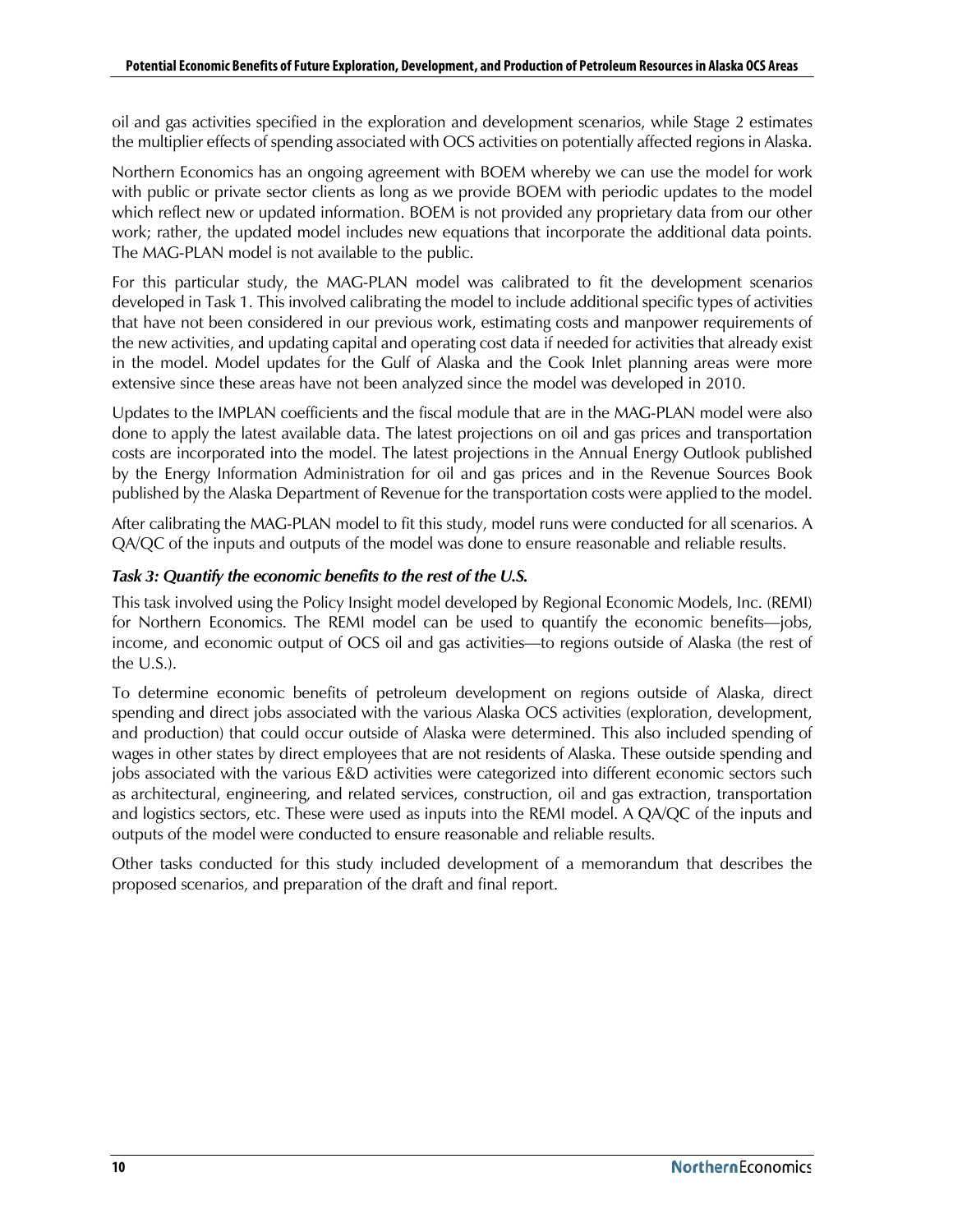## <span id="page-20-0"></span>**4 Results**

Petroleum development is expected to generate direct, indirect, and induced jobs and income, as well as revenues to the local, state, and federal governments. The magnitude of these economic benefits would ultimately depend on the volumes of petroleum resources that might be discovered in the OCS areas, the levels of investment that oil and gas explorers, developers, and producers would be willing to spend in these areas, and the fiscal regime or tax structure that would be in effect as OCS petroleum development occurs. Assumptions about all these factors determine the results of the study.

This section presents the quantitative results of the economic impact assessment of potential economic benefits for each of the selected planning areas. The results are based on the reasonable future offshore petroleum development scenarios that were assumed for each of the planning areas described in Section 2 of this report. As noted earlier the scenarios used in this study reflect the current more stringent regulations governing the Arctic OCS areas. In the event that the regulatory structure changes consistent with the current administration's intent, it is possible that industry interest and levels of investment in the Alaska Arctic OCS planning areas could be higher than the levels considered in this analysis and could subsequently lead to more economic benefits.

The following sub-sections present projected total industry expenditures, employment and income effects, and potential government revenues at the local, state, and federal levels for each of the selected program areas.

## <span id="page-20-1"></span>**4.1 Projected Direct E&D Industry Expenditures**

Industry spending (level of investment) associated with E&D activities in the selected program areas would directly benefit companies that are operating in and outside of Alaska. In the North Slope Borough (the directly impacted local region for the Beaufort Sea and Chukchi Sea areas), and the Kenai Peninsula Borough (the directly impacted local region for the Cook Inlet and the Gulf of Alaska) there are several companies operating primarily in the petroleum support services sector. These companies provide utilities, camp services including security, cleaning, and food services, environmental monitoring, and other logistics services. The majority of the petroleum support services sector companies are located in other regions of Alaska at the economic and transportation hubs (mostly in Anchorage and Fairbanks). The Municipality of Anchorage is the center of the state's transportation industry, and Fairbanks serves as Interior Alaska's transportation hub.

It is assumed that major material items, such as steel pipe, equipment, and industrial machinery, including major production and camp modules, would be manufactured out-of-state or globally and shipped via marine transport to Alaska ports. It is also assumed that businesses located in Fairbanks and Anchorage would be the sources of most Alaska-sourced supplies because these two cities are the supply centers for the state's construction and oil and gas industries. In addition, while we assume that a large amount of the construction materials needed would be purchased out-of-state, Alaska's water, air, and truck transportation sectors are projected to benefit from these purchases.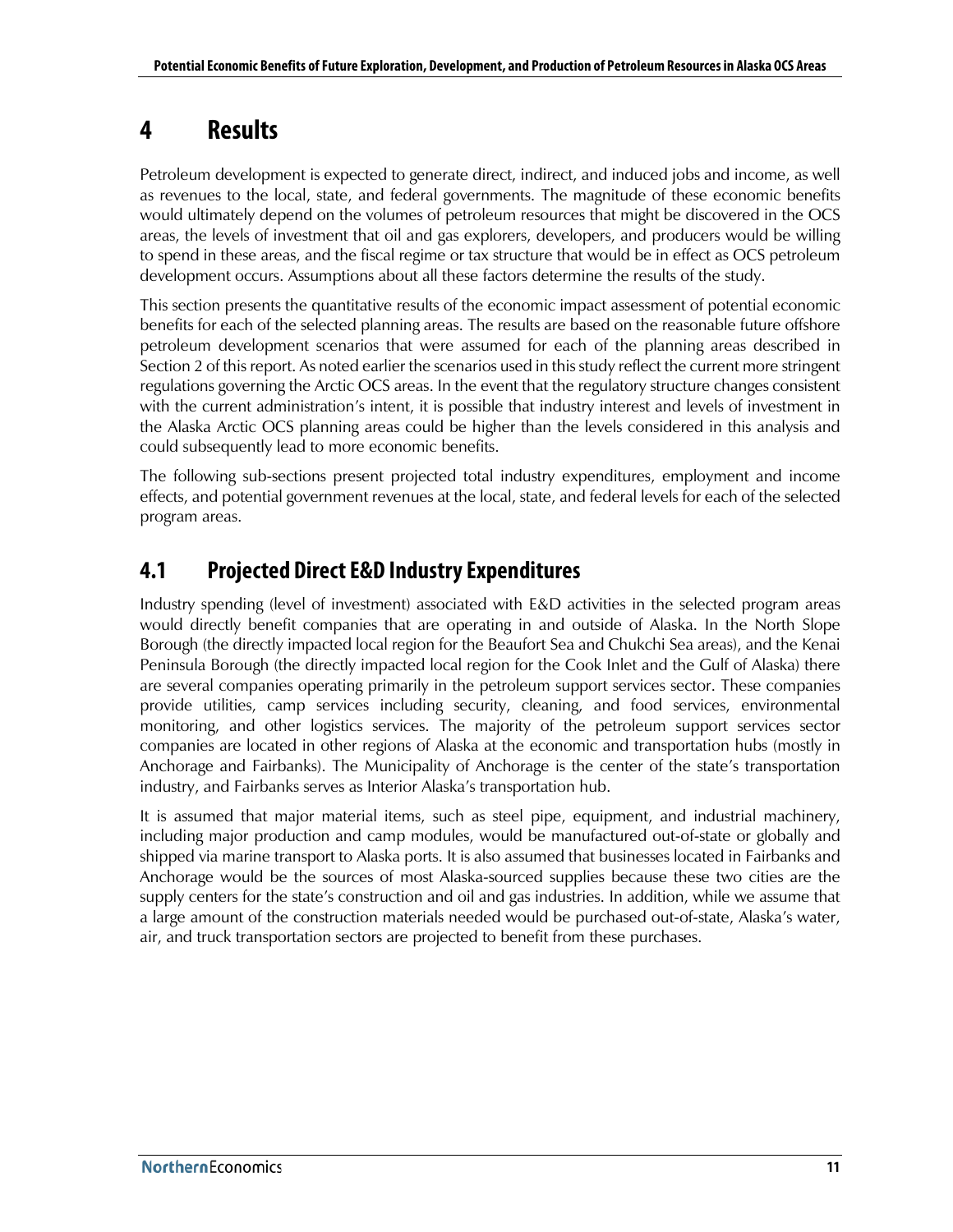## <span id="page-21-0"></span>**4.1.1 Cook Inlet OCS Planning Area**

[Table 5](#page-21-3) shows the projected total, annual average, and peak year expenditures associated with the Cook Inlet E&D scenario developed for this study. Total projected U.S. spending under this case amounts to about \$5.2 billion over the timeframe considered in the analysis. Average spending is projected to amount to approximately \$190 million per year with a peak of \$480 million in year 2030.

<span id="page-21-3"></span>

| Category                  | Direct Expenditures (Millions of 2016\$) |                     |                     |              |                   |
|---------------------------|------------------------------------------|---------------------|---------------------|--------------|-------------------|
|                           | Local                                    | <b>Other Alaska</b> | <b>Total Alaska</b> | Rest of U.S. | <b>Total U.S.</b> |
| <b>Total Expenditures</b> | \$1,030                                  | \$2,260             | \$3,280             | \$1,890      | \$5,170           |
| Annual Average            | \$40                                     | \$80                | \$120               | \$70         | \$190             |
| Peak                      | \$80                                     | \$230               | \$300               | \$210        | \$480             |

**Table 5. Projected Direct E&D Industry Expenditures: Cook Inlet OCS Planning Area**

<span id="page-21-1"></span>Source: Northern Economics estimates.

## **4.1.2 Gulf of Alaska OCS Planning Area**

[Table 6](#page-21-4) shows the projected total, annual average, and peak year expenditures associated with the Gulf of Alaska E&D scenario developed for this study. Total U.S. spending under this case is projected to amount to about \$2.5 billion over the timeframe considered in the analysis. Average spending is projected to amount to approximately \$100 million per year with a peak of \$250 million in year 2034.

### **Table 6. Projected Direct E&D Industry Expenditures: Gulf of Alaska OCS Planning Area**

<span id="page-21-4"></span>

|                    |       | Direct Expenditures (Millions of 2016\$) |                     |              |            |  |
|--------------------|-------|------------------------------------------|---------------------|--------------|------------|--|
| Category           | Local | <b>Other Alaska</b>                      | <b>Total Alaska</b> | Rest of U.S. | Total U.S. |  |
| Total Expenditures | \$510 | \$1,020                                  | \$1.540             | \$950        | \$2,490    |  |
| Annual Average     | \$20  | \$40                                     | \$60                | \$40         | \$100      |  |
| Peak               | \$50  | \$150                                    | \$200               | \$180        | \$250      |  |

<span id="page-21-2"></span>Source: Northern Economics estimates.

## **4.1.3 Chukchi Sea OCS Planning Are[a](#page-21-6)**

[Table 7](#page-21-6) shows the projected total, annual average, and peak year expenditures associated with the scenario for the Chukchi Sea planning area. Total U.S. spending under this case is projected to amount to about \$28.2 billion over the timeframe considered in the analysis. Average spending is projected to amount to approximately \$1 billion per year with a peak of \$3.1 billion during the development phase.

### <span id="page-21-6"></span>**Table 7. Projected Direct E&D Industry Expenditures: Chukchi Sea OCS Planning Area**

<span id="page-21-5"></span>

|                           | Direct Expenditures (Millions of 2016\$) |                     |                     |              |            |
|---------------------------|------------------------------------------|---------------------|---------------------|--------------|------------|
| Category                  | Local                                    | <b>Other Alaska</b> | <b>Total Alaska</b> | Rest of U.S. | Total U.S. |
| <b>Total Expenditures</b> | \$360                                    | \$8,880             | \$9.240             | \$19,000     | \$28,240   |
| Annual Average            | \$10                                     | \$330               | \$340               | \$700        | \$1,050    |
| Peak                      | \$40                                     | \$1,010             | \$1,040             | \$2,210      | \$3,140    |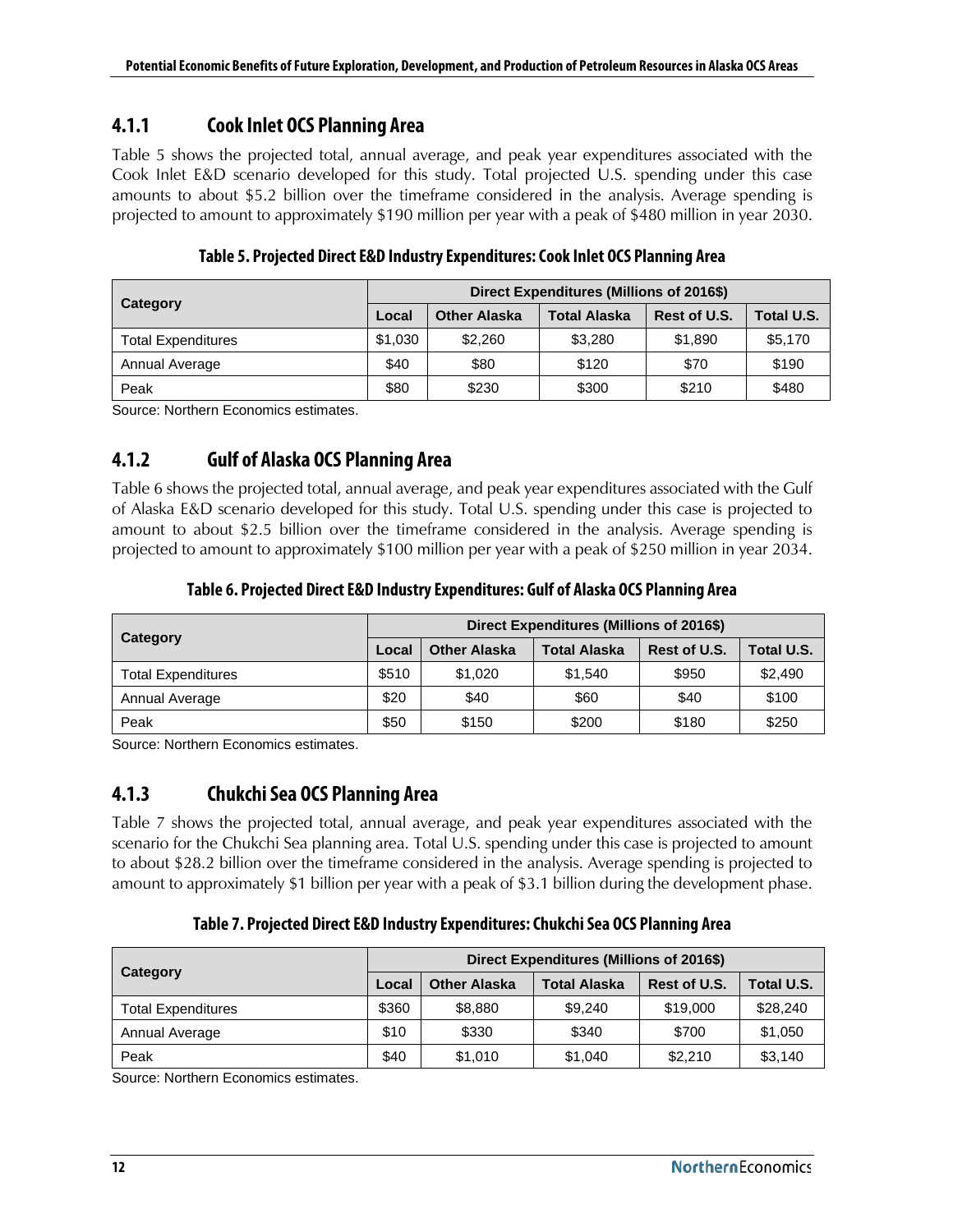## <span id="page-22-0"></span>**4.1.4 Beaufort Sea OCS Planning Area**

[Table 8](#page-22-2) shows the projected total, annual average, and peak year expenditures associated with the scenario for the Beaufort Sea planning area. Total U.S. spending under this case is projected to amount to about \$17.5 billion over the timeframe considered in the analysis. Average spending is projected to amount to approximately \$650 million per year with a peak of \$1.7 billion during the development phase.

<span id="page-22-2"></span>

| Category                  |       | Direct Expenditures (Millions of 2016\$) |                     |              |            |  |
|---------------------------|-------|------------------------------------------|---------------------|--------------|------------|--|
|                           | Local | <b>Other Alaska</b>                      | <b>Total Alaska</b> | Rest of U.S. | Total U.S. |  |
| <b>Total Expenditures</b> | \$330 | \$7.230                                  | \$7.560             | \$9.940      | \$17,500   |  |
| Annual Average            | \$10  | \$270                                    | \$280               | \$370        | \$650      |  |
| Peak                      | \$70  | \$850                                    | \$860               | \$1,490      | \$1,740    |  |

**Table 8. Projected Direct E&D Industry Expenditures: Beaufort Sea OCS Planning Area**

<span id="page-22-1"></span>Source: Northern Economics estimates.

## **4.2 Projected Employment Effects**

Exploring, developing, and producing petroleum resources in the Alaska OCS planning areas requires a substantial effort and is projected to directly employ thousands of people, with additional indirect and induced jobs created in and outside of Alaska. This section presents the projected employment effects resulting from petroleum development in the selected Alaska OCS planning areas.

The projected employment effects include the direct, indirect, and induced jobs at the local level (the North Slope Borough region for the Beaufort Sea and the Chukchi Sea and the Kenai Peninsula Borough for the Cook Inlet and the Gulf of Alaska), the rest of the state, and the rest of the U.S.

Direct jobs include on-site and off-site oil and gas workers. On-site workers are those engaged in E&D activities. Other direct employment is associated with headquarters jobs and pipe coating. The model for estimating direct employment associated with OCS oil and gas activities recognizes about 25 activities from exploration to abandonment. There are three major sources of on-site employment: 1) construction and operation of onshore facilities; 2) operation and drilling of production platforms and wells; and 3) operation and drilling of exploration platforms and wells.

In addition to these on-site jobs, other direct jobs are created at the administrative and operational headquarters for the on-site activities. The headquarters jobs are estimated at 15 percent of total onsite jobs. This percentage is the historical average for Anchorage oil and gas employment compared to statewide oil and gas employment excluding Anchorage. These headquarters jobs are assumed to be located in Anchorage. In addition, jobs are created in Alaska and outside of Alaska for engineering, permitting, and other work prior to and during the construction and development activities.

The number of exploration rigs or production platforms operating in any given year, ongoing construction activities, the number of wells drilled, miles of pipeline laid, and similar assumptions drive the need for helicopters and workboats, maintenance, and similar support activities that are estimated within the model. The vector that is the sum of each activity is then multiplied by the vector for person requirements for each activity and the duration vector to arrive at the total average employment for each activity in each year.

The direct investments (spending) on petroleum development are projected to initiate subsequent rounds of re-spending resulting in additional indirect and induced jobs. These indirect and induced impacts are collectively termed "multiplier effects." Indirect effects would occur when contractors,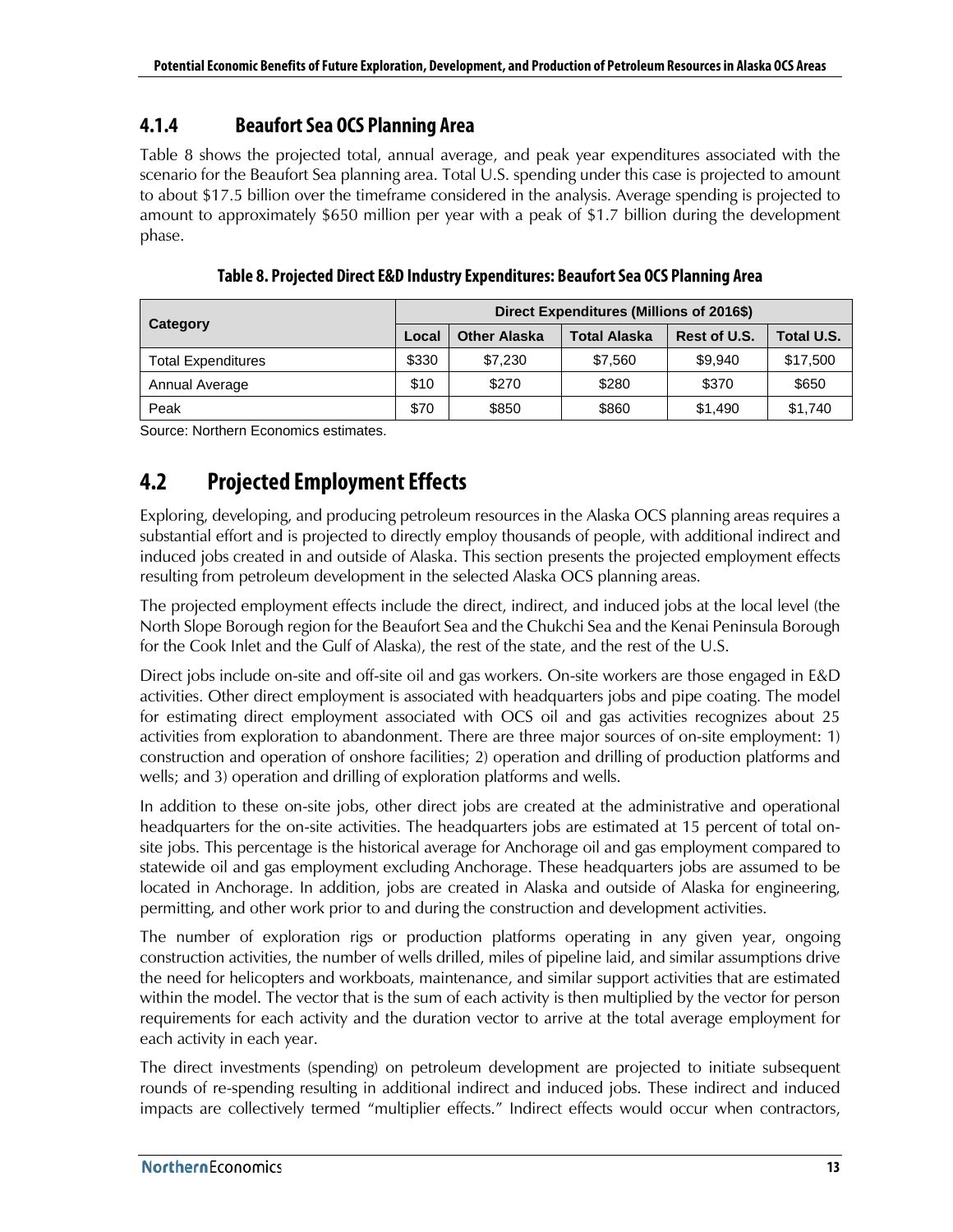vendors, and manufacturers receiving payment for goods or services required for exploration, development, and production of OCS petroleum resources are, in turn, able to pay others who support their businesses. Indirect jobs are jobs associated with third-party contractors, vendors, and manufacturers that receive payments for goods or services in support of the direct activities.

Induced effects would occur when persons directly employed for exploration, development, and production activities make purchases from retailers and service establishments in the normal course of household consumption. Government spending of revenues generated from OCS activities also create significant multiplier effects and these effects are included in the induced effects. Induced jobs are therefore associated with jobs affected by household and government spending.

Potential employment effects of OCS development in Alaska were generated using the MAG-PLAN Alaska model. As described in Section 3, this model is a region-specific economic impact model used by BOEM to evaluate potential economic impacts that may result from federal actions such as lease sales in OCS areas.

The projected multiplier employment effects of OCS development on the rest of the nation were quantified using the REMI Policy Insight+ model. As noted in the Approach section, this model is a dynamic forecasting and policy analysis model that integrates input-output, computable general equilibrium, econometric, and economic geography methodologies. PI+ was developed by Regional Economic Models, Inc. (REMI) and is widely used by government agencies (including most U.S. state governments), private and public research firms, and utilities. The inputs to the PI+ model were the estimated annual direct jobs associated with the different OCS activities starting from geological survey all the way to abandonment. These direct job estimates were generated using the MAG-PLAN Alaska model.

The tables presented below show the projected annual average jobs generated over the timeframe for this analysis and the peak values. The peak employment usually occurs when construction and development activities are occurring to bring a field into production.

## <span id="page-23-0"></span>**4.2.1 Cook Inlet OCS Planning Area**

[Table 9](#page-23-1) and [Table 10,](#page-24-2) respectively, show the projected potential direct, and indirect and induced annual average and peak year employment effects under the Cook Inlet E&D scenario.

Under this scenario, it is projected that petroleum development in the Cook Inlet OCS planning area could generate about 740 direct jobs and an additional 1,010 indirect and induced jobs in the U.S. on an annual average basis.

<span id="page-23-1"></span>

| Category       | <b>Direct Oil and Gas Jobs</b> |                     |                 |              |            |
|----------------|--------------------------------|---------------------|-----------------|--------------|------------|
|                | Local                          | <b>Other Alaska</b> | <b>AK Total</b> | Rest of U.S. | Total U.S. |
| Annual Average | 110                            | 400                 | 510             | 260          | 740        |
| Peak           | 270                            | 2,070               | 2,260           | 970          | 3,230      |

### **Table 9. Projected Direct Employment Effects: Cook Inlet OCS Planning Area**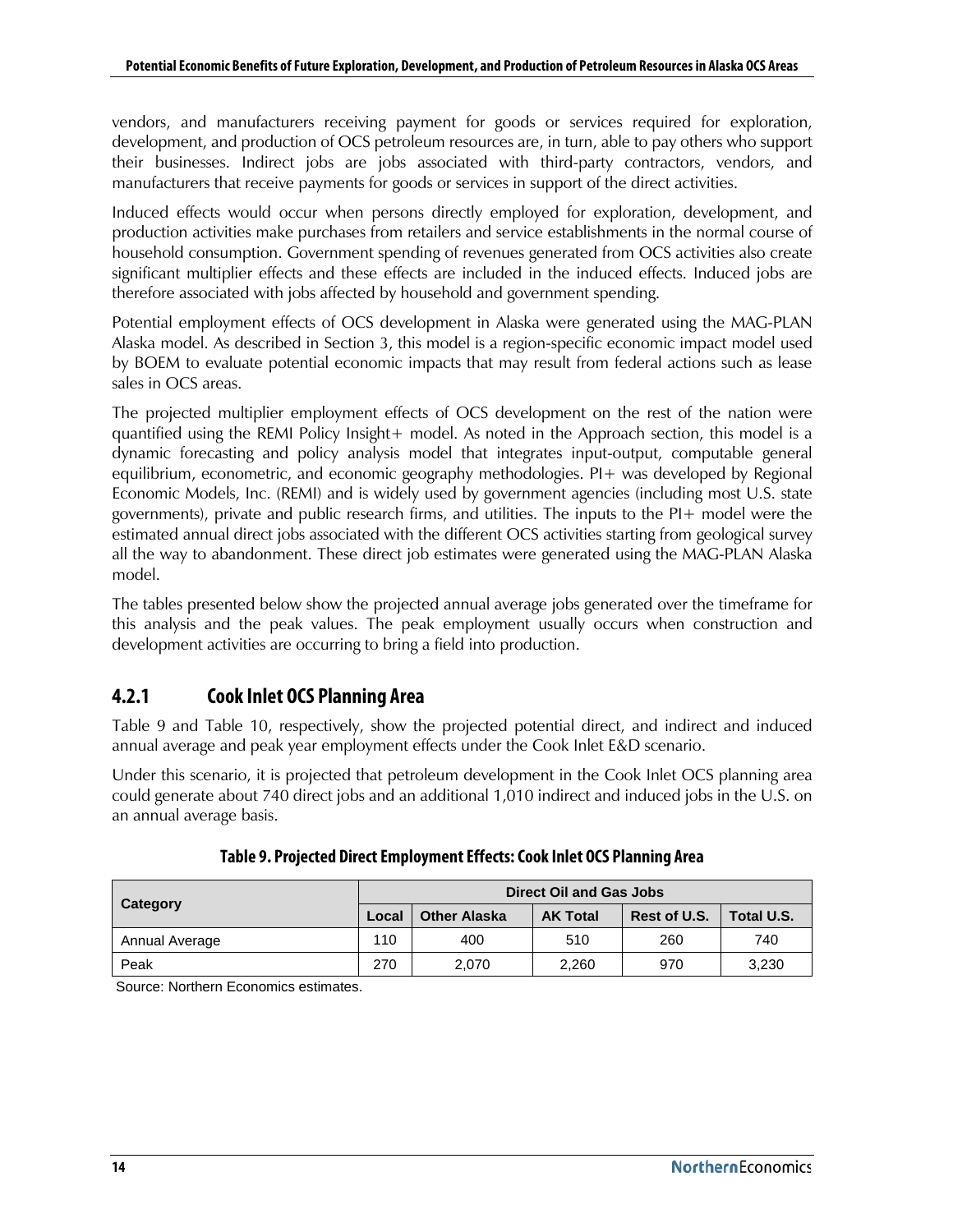<span id="page-24-2"></span>

|                | <b>Multiplier Effects: Indirect and Induced Jobs</b> |                     |                 |              |            |
|----------------|------------------------------------------------------|---------------------|-----------------|--------------|------------|
| Category       | Local                                                | <b>Other Alaska</b> | <b>AK Total</b> | Rest of U.S. | Total U.S. |
| Annual Average | 130                                                  | 360                 | 490             | 520          | 1.010      |
| Peak           | 290                                                  | 890                 | 1.140           | 2.250        | 2.860      |

|  |  | Table 10. Projected Indirect and Induced Employment Effects: Cook Inlet OCS Planning Area |
|--|--|-------------------------------------------------------------------------------------------|
|  |  |                                                                                           |

<span id="page-24-0"></span>Source: Northern Economics estimates.

### **4.2.2 Gulf of Alaska OCS Planning Area**

[Table 11](#page-24-3) and [Table 12,](#page-24-4) respectively, show the projected potential direct, and indirect and induced annual average and peak year employment effects under the Gulf of Alaska E&D scenario.

Under this scenario, it is projected that petroleum development in the Gulf of Alaska OCS planning area could generate about 330 direct jobs and an additional 530 indirect and induced jobs in the U.S. on an annual average basis.

#### **Table 11. Projected Direct Employment Effects: Gulf of Alaska OCS Planning Area**

<span id="page-24-3"></span>

| Category       | <b>Direct Oil and Gas Jobs</b> |                     |                 |              |            |
|----------------|--------------------------------|---------------------|-----------------|--------------|------------|
|                | Local                          | <b>Other Alaska</b> | <b>AK Total</b> | Rest of U.S. | Total U.S. |
| Annual Average | 60                             | 190                 | 240             | 90           | 330        |
| Peak           | 1.340                          | 1.420               | 1.420           | 270          | 1.690      |

<span id="page-24-4"></span>Source: Northern Economics estimates.

#### **Table 12. Projected Indirect and Induced Employment Effects: Gulf of Alaska OCS Planning Area**

| Category       | <b>Multiplier Effects: Indirect and Induced Jobs</b> |                     |                 |              |            |
|----------------|------------------------------------------------------|---------------------|-----------------|--------------|------------|
|                | Local                                                | <b>Other Alaska</b> | <b>AK Total</b> | Rest of U.S. | Total U.S. |
| Annual Average | 160                                                  | 210                 | 370             | 200          | 530        |
| Peak           | 290                                                  | 520                 | 800             | 540          | 1.060      |

<span id="page-24-1"></span>Source: Northern Economics estimates.

## **4.2.3 Chukchi Sea OCS Planning Area**

[Table 13](#page-24-5) and [Table 14,](#page-25-3) respectively, show the projected potential direct, and the indirect and induced annual average and peak year employment effects under the Chukchi Sea E&D scenario. It is projected that petroleum development in the Chukchi OCS planning area could generate about 2,430 direct jobs and an additional 3,570 indirect and induced jobs in the U.S. on an annual average basis.

#### **Table 13. Projected Direct Employment Effects:Chukchi Sea OCS Planning Area**

<span id="page-24-5"></span>

| Category       | Direct Oil and Gas Jobs |                     |                 |                        |            |
|----------------|-------------------------|---------------------|-----------------|------------------------|------------|
|                | Local                   | <b>Other Alaska</b> | <b>AK Total</b> | <b>Rest of</b><br>U.S. | Total U.S. |
| Annual Average | 120                     | 1.450               | 1,560           | 880                    | 2,430      |
| Peak           | 330                     | 3,990               | 4.290           | 2,220                  | 6,260      |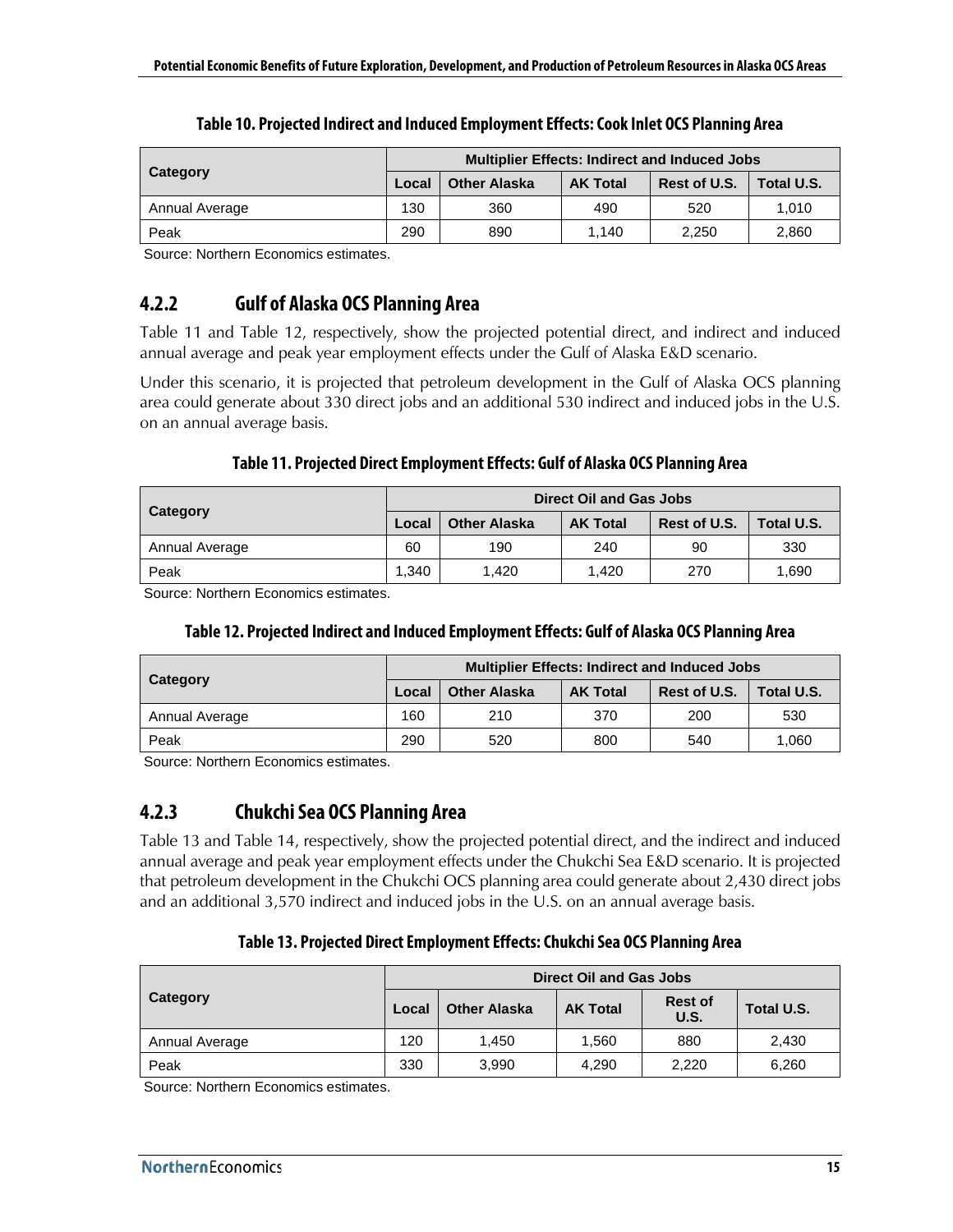<span id="page-25-3"></span>

|                | <b>Direct Oil and Gas Jobs</b> |                     |                 |                        |            |  |  |
|----------------|--------------------------------|---------------------|-----------------|------------------------|------------|--|--|
| Category       | Local                          | <b>Other Alaska</b> | <b>AK Total</b> | <b>Rest of</b><br>U.S. | Total U.S. |  |  |
| Annual Average | 80                             | 1.510               | 1.580           | 2,000                  | 3,570      |  |  |
| Peak           | 140                            | 4,530               | 4.670           | 5,110                  | 9,400      |  |  |

| Table 14. Projected Indirect and Induced Employment Effects: Chukchi Sea OCS Planning Area |  |  |
|--------------------------------------------------------------------------------------------|--|--|
|                                                                                            |  |  |

<span id="page-25-0"></span>Source: Northern Economics estimates.

## **4.2.4 Beaufort Sea OCS Planning Area**

[Table 15](#page-25-4) and [Table 16,](#page-25-5) respectively, show the projected potential direct, and indirect and induced annual average and peak year employment effects under the Beaufort Sea E&D scenario.

It is projected that petroleum development in the Beaufort Sea OCS planning area could generate about 1,760 direct jobs and an additional 3,080 indirect and induced jobs in the U.S. on an annual average basis.

### **Table 15. Projected Direct Employment Effects: Beaufort Sea OCS Planning Area**

<span id="page-25-4"></span>

|                | <b>Direct Oil and Gas Jobs</b> |                     |                 |                        |            |  |  |
|----------------|--------------------------------|---------------------|-----------------|------------------------|------------|--|--|
| Category       | Local                          | <b>Other Alaska</b> | <b>AK Total</b> | <b>Rest of</b><br>U.S. | Total U.S. |  |  |
| Annual Average | 80                             | 920                 | 990             | 770                    | 1,760      |  |  |
| Peak           | 230                            | 2.270               | 2.400           | 2.130                  | 3,920      |  |  |

<span id="page-25-5"></span>Source: Northern Economics estimates.

### **Table 16. Projected Indirect and Induced Employment Effects: Beaufort Sea OCS Planning Area**

|                | Direct Oil and Gas Jobs |                     |                 |                               |            |  |
|----------------|-------------------------|---------------------|-----------------|-------------------------------|------------|--|
| Category       | Local                   | <b>Other Alaska</b> | <b>AK Total</b> | <b>Rest of</b><br><b>U.S.</b> | Total U.S. |  |
| Annual Average | 20                      | 1.410               | 1.430           | 1,650                         | 3,080      |  |
| Peak           | 70                      | 5,060               | 5,120           | 6,020                         | 6,960      |  |

<span id="page-25-1"></span>Source: Northern Economics estimates.

## **4.3 Projected Labor Income Effects**

This section presents the projected labor income effects of OCS petroleum development activities for the selected Alaska OCS planning areas. The labor income effects include the direct, indirect, and induced income generated in the various regions as a result of petroleum development. This labor income is associated with the employment effects discussed above.

## <span id="page-25-2"></span>**4.3.1 Cook Inlet OCS Planning Area**

[Table 17](#page-26-1) and [Table 18](#page-26-2) summarize the projected direct, and the indirect and induced labor income effects under the Cook Inlet scenario. At the peak level of economic activity, total U.S. direct labor income that would be disbursed in various regions of the U.S. is projected to amount to about \$153 million. The annualized average direct income over the analysis timeframe is projected to be about \$42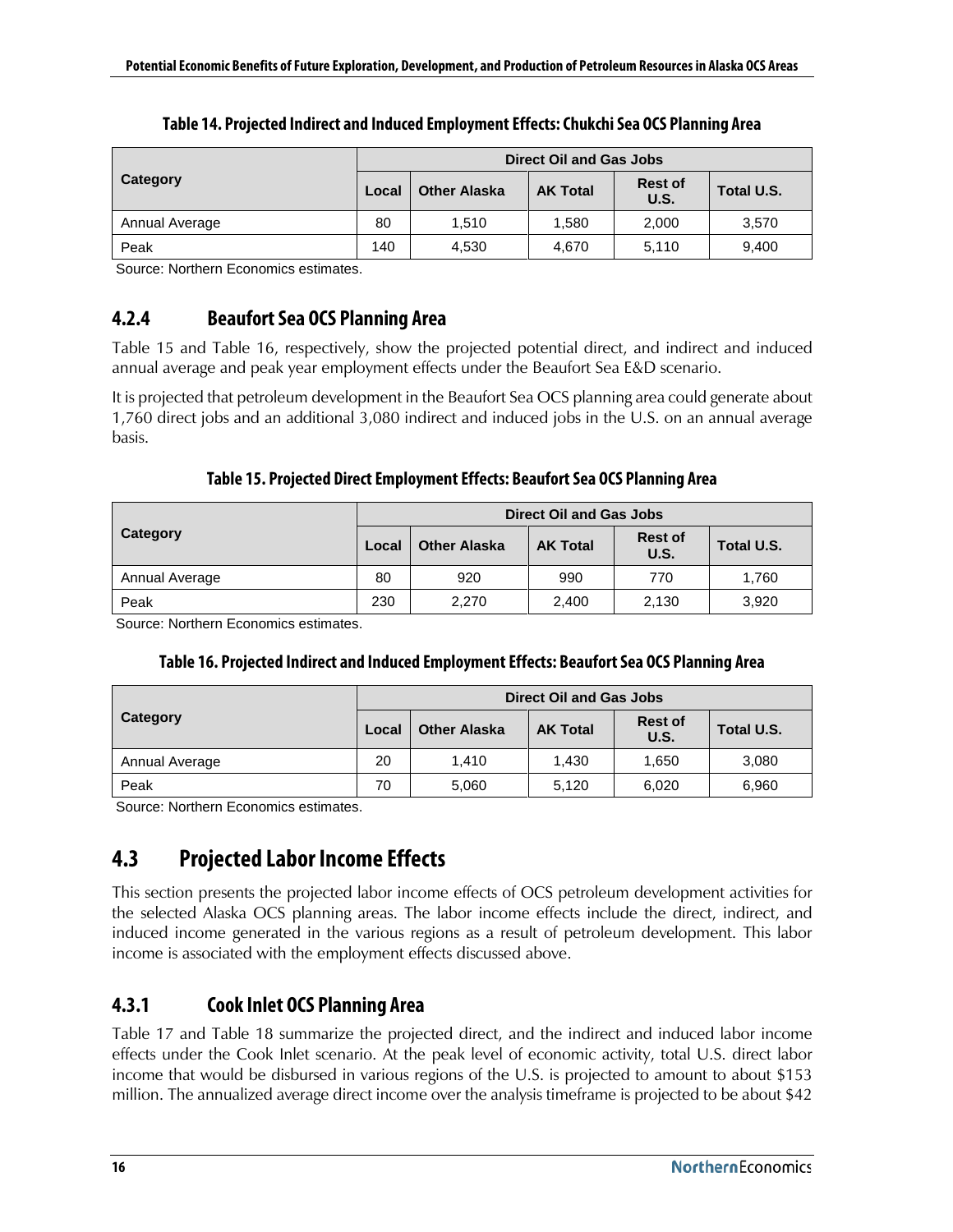million. Additional annual average labor income resulting from the indirect and induced effects is projected to amount to about \$60 million, with a peak annual amount of over \$183 million.

<span id="page-26-1"></span>

|                | Direct Oil and Gas Labor Income (Millions of 2016\$) |                     |                 |              |            |  |
|----------------|------------------------------------------------------|---------------------|-----------------|--------------|------------|--|
| Category       | Local                                                | <b>Other Alaska</b> | <b>AK Total</b> | Rest of U.S. | Total U.S. |  |
| Annual Average | \$7.7                                                | \$21.9              | \$29.7          | \$12.4       | \$42.0     |  |
| Peak           | \$15.9                                               | \$94.3              | \$110.2         | \$48.8       | \$153.3    |  |

**Table 17. Projected Total U.S. Direct Labor Income Effects: Cook Inlet OCS Planning Area**

<span id="page-26-2"></span>Source: Northern Economics estimates.

#### **Table 18. Projected Total U.S. Indirect and Induced Labor Income Effects: Cook Inlet OCS Planning Area**

|                | Multiplier Effects: Indirect and Induced Labor Income (Millions of 2016 \$) |                     |                 |              |            |  |  |  |
|----------------|-----------------------------------------------------------------------------|---------------------|-----------------|--------------|------------|--|--|--|
| Category       | Local                                                                       | <b>Other Alaska</b> | <b>AK Total</b> | Rest of U.S. | Total U.S. |  |  |  |
| Annual Average | \$5.2\$                                                                     | \$19.5              | \$24.7          | \$35.0       | \$59.7     |  |  |  |
| Peak           | \$11.1                                                                      | \$47.8              | \$58.0          | \$150.4      | \$183.3    |  |  |  |

<span id="page-26-0"></span>Source: Northern Economics estimates.

## **4.3.2 Gulf of Alaska OCS Planning Area**

[Table 19](#page-26-3) and [Table 20](#page-26-4) summarize the projected direct, and the indirect and induced labor income effects under the Gulf of Alaska scenario. At the peak level of economic activity, total U.S. direct labor income that would be disbursed in various regions of the U.S. is projected to amount to about \$113 million. The annualized average direct income over the timeframe for the analysis is projected to be about \$21 million.

Additional annual average labor income resulting from the indirect and induced effects is projected to amount to about \$29 million, with a peak annual amount of over \$57 million.

**Table 19. Projected Total U.S. Direct Labor Income Effects: Gulf of Alaska OCS Planning Area**

<span id="page-26-3"></span>

| Category       | Direct Oil and Gas Labor Income (Millions of 2016\$) |                     |                 |              |            |  |
|----------------|------------------------------------------------------|---------------------|-----------------|--------------|------------|--|
|                | Local                                                | <b>Other Alaska</b> | <b>AK Total</b> | Rest of U.S. | Total U.S. |  |
| Annual Average | \$4.7                                                | \$11.3              | \$15.9          | \$5.3        | \$21.2     |  |
| Peak           | \$9.6                                                | \$84.0              | \$89.0          | \$23.7       | \$112.7    |  |

<span id="page-26-4"></span>Source: Northern Economics estimates.

| Table 20. Projected Total U.S. Indirect and Induced Labor Income Effects: Gulf of Alaska OCS Planning Area |
|------------------------------------------------------------------------------------------------------------|
|------------------------------------------------------------------------------------------------------------|

|                | Multiplier Effects: Indirect and Induced Labor Income (Millions of 2016 \$) |                     |                 |              |            |  |  |  |
|----------------|-----------------------------------------------------------------------------|---------------------|-----------------|--------------|------------|--|--|--|
| Category       | Local                                                                       | <b>Other Alaska</b> | <b>AK Total</b> | Rest of U.S. | Total U.S. |  |  |  |
| Annual Average | \$4.8                                                                       | \$8.3               | \$13.2          | \$13.7       | \$29.4     |  |  |  |
| Peak           | \$11.8                                                                      | \$26.6              | \$38.5          | \$39.1       | \$57.2     |  |  |  |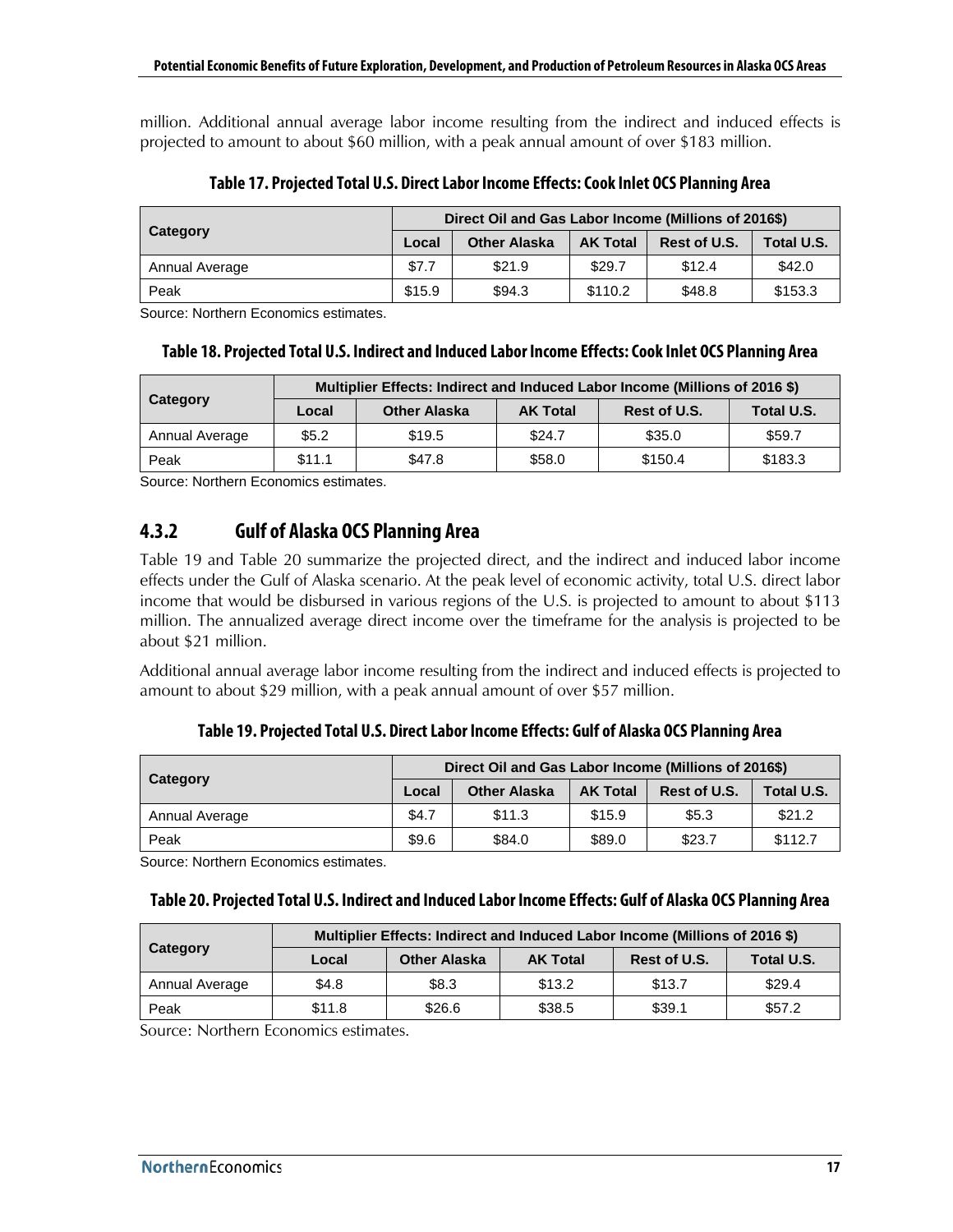## <span id="page-27-0"></span>**4.3.3 Chukchi Sea OCS Planning Area**

[Table 21](#page-27-2) and [Table 22](#page-27-3) summarize the projected direct, and the indirect and induced labor income effects under the Chukchi Sea scenario, respectively.

<span id="page-27-2"></span>

|                | Direct Oil and Gas Labor Income (Millions of 2016\$) |                     |                 |              |            |  |  |  |
|----------------|------------------------------------------------------|---------------------|-----------------|--------------|------------|--|--|--|
| Category       | Local                                                | <b>Other Alaska</b> | <b>AK Total</b> | Rest of U.S. | Total U.S. |  |  |  |
| Annual Average | \$2.5                                                | \$79.7              | \$82.2          | \$46.2       | \$128.4    |  |  |  |
| Peak           | \$6.0                                                | \$218.8             | \$224.8         | \$116.3      | \$341.1    |  |  |  |

### **Table 21. Projected Direct Labor Income Effects: Chukchi Sea OCS Planning Area**

<span id="page-27-3"></span>Source: Northern Economics estimates.

#### **Table 22. Projected Indirect and Induced Labor Income Effects: Chukchi Sea OCS Planning Area**

|                | Multiplier Effects: Indirect and Induced Labor Income (Millions of 2016 \$) |                     |                 |              |            |  |  |  |
|----------------|-----------------------------------------------------------------------------|---------------------|-----------------|--------------|------------|--|--|--|
| Category       | Local                                                                       | <b>Other Alaska</b> | <b>AK Total</b> | Rest of U.S. | Total U.S. |  |  |  |
| Annual Average | \$8.1                                                                       | \$101.9             | \$110.0         | \$140.0      | \$250.0    |  |  |  |
| Peak           | \$15.0                                                                      | \$312.9             | \$327.7         | \$392.2      | \$688.3    |  |  |  |

<span id="page-27-1"></span>Source: Northern Economics estimates.

## **4.3.4 Beaufort Sea OCS Planning Area**

[Table 23](#page-27-4) and [Table 24](#page-27-5) summarize the projected direct, and the indirect and induced labor income effects under the Beaufort Sea scenario, respectively.

#### **Table 23. Projected Direct Labor Income Effects: Beaufort Sea OCS Planning Area**

<span id="page-27-4"></span>

|                | Direct Oil and Gas Labor Income (Millions of 2016\$) |                     |                 |              |            |  |  |  |
|----------------|------------------------------------------------------|---------------------|-----------------|--------------|------------|--|--|--|
| Category       | Local                                                | <b>Other Alaska</b> | <b>AK Total</b> | Rest of U.S. | Total U.S. |  |  |  |
| Annual Average | \$1.2                                                | \$58.3              | \$59.5          | \$32.0       | \$91.6     |  |  |  |
| Peak           | \$4.5                                                | \$151.9             | \$156.4         | \$87.8       | \$214.3    |  |  |  |

<span id="page-27-5"></span>Source: Northern Economics estimates.

#### **Table 24. Projected Indirect and Induced Labor Income Effects: Beaufort Sea OCS Planning Area**

|                 | Multiplier Effects: Indirect and Induced Labor Income (Millions of 2016 \$) |                     |                 |         |            |  |  |  |
|-----------------|-----------------------------------------------------------------------------|---------------------|-----------------|---------|------------|--|--|--|
| <b>Category</b> | Local                                                                       | <b>Other Alaska</b> | <b>AK Total</b> |         | Total U.S. |  |  |  |
| Annual Average  | \$1.8                                                                       | \$96.2              | \$98.0          | \$108.3 | \$206.3    |  |  |  |
| Peak            | \$68.3                                                                      | \$5,050.2           | \$5,118.5       | \$367.8 | \$447.5    |  |  |  |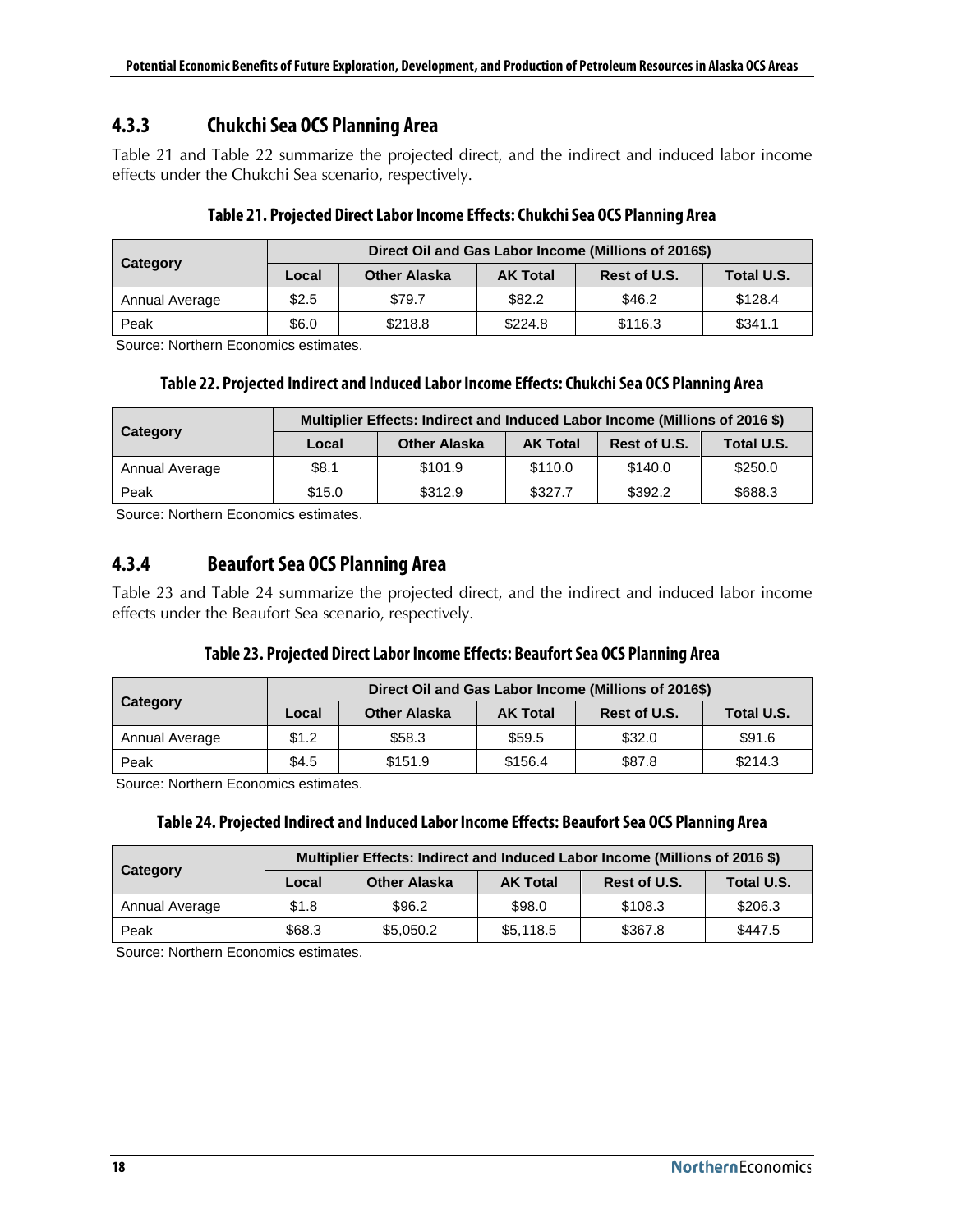## <span id="page-28-0"></span>**4.4 Projected Government Revenues**

Petroleum development in the Alaska OCS areas could generate significant government revenues though taxes and lease payments. This section presents the projected potential local, state, and federal government revenues from petroleum development. The analysis of potential government revenue effects is focused on the following revenue categories—1) property taxes which accrue to both the local and state governments, 2) state corporate income taxes, 3) additional royalties to the state government due to the increase in TAPS throughput from OCS production, and 4) federal royalty payments.

### **Property Taxes**

Property taxes from oil and gas facilities are a major source of revenue for both the North Slope Borough and the Kenai Peninsula Borough (local government) and the State of Alaska. A local tax is levied on the state's assessed value for oil and gas property within a city or borough, and is subject to the local property tax limitations established in AS 29.45.080 and AS 29.45.100. The state's mill rate is effectively 20 mills minus the local rate, which varies depending on the municipality impacted.

New onshore facilities as well as offshore facilities that are within state waters built to support petroleum development will be subject to property taxes. These facilities could include onshore pipelines, production facilities, marine terminals, search and rescue and air support bases. The various E&D scenarios in this analysis includes several of these facilities.

#### **State Corporate Income Taxes**

The state also obtains revenue from the special state corporate income tax on petroleum activity. The tax base is the Alaska share of worldwide income for each corporation. The Alaska income is calculated using a "modified apportionment formula," which averages the Alaska share of corporate worldwide property, sales, and extraction and applies that formula to calculate the Alaska share of worldwide income. The formula used to apportion income for all other types of corporations includes property, sales, and payroll. Consequently, the Alaska tax base for the special corporate income tax on petroleum depends not only on activity within Alaska, but also on activity in other locations, making it difficult to predict. Historically the ratio of tax revenues to the wellhead value of production has averaged 2.6 percent, but ranged from a low of 0.3 percent to a high of 5.1 percent.

For this analysis, the estimate of the direct corporate income tax revenues to the state from OCS activity is based on the wellhead value of OCS production and a modified apportionment formula that reflects the special OCS conditions. First, it is assumed that the sales and extraction components of the formula are zero, because OCS sales and extraction would occur outside the jurisdiction of Alaska (in federal waters). Second, it is assumed that only that share of the property associated with OCS activities which is onshore would be included in the formula. The result is a very small allocation of OCS income to the state petroleum income tax base.

The historical ratio of revenues to the value of production is adjusted downward and is used to estimate future corporate petroleum revenues to the state from OCS production. The percentages are applied to the value of production to determine the corporate income tax estimates.

### **Additional State Royalties due to TAPS Pipeline Tariff Reduction Effect**

It is assumed that OCS oil from the Beaufort Sea and the Chukchi Sea would be transported to market through the existing TAPS oil pipeline from the North Slope to Valdez. The TAPS pipeline is currently operating at about one-third of its capacity of 2 million barrels per day, and may be carrying less oil in the future as North Slope production continues to decline. The pipeline tariff, based on the cost of its operation, is sensitive to the volume of oil and tends to increase as the volume falls. If OCS oil were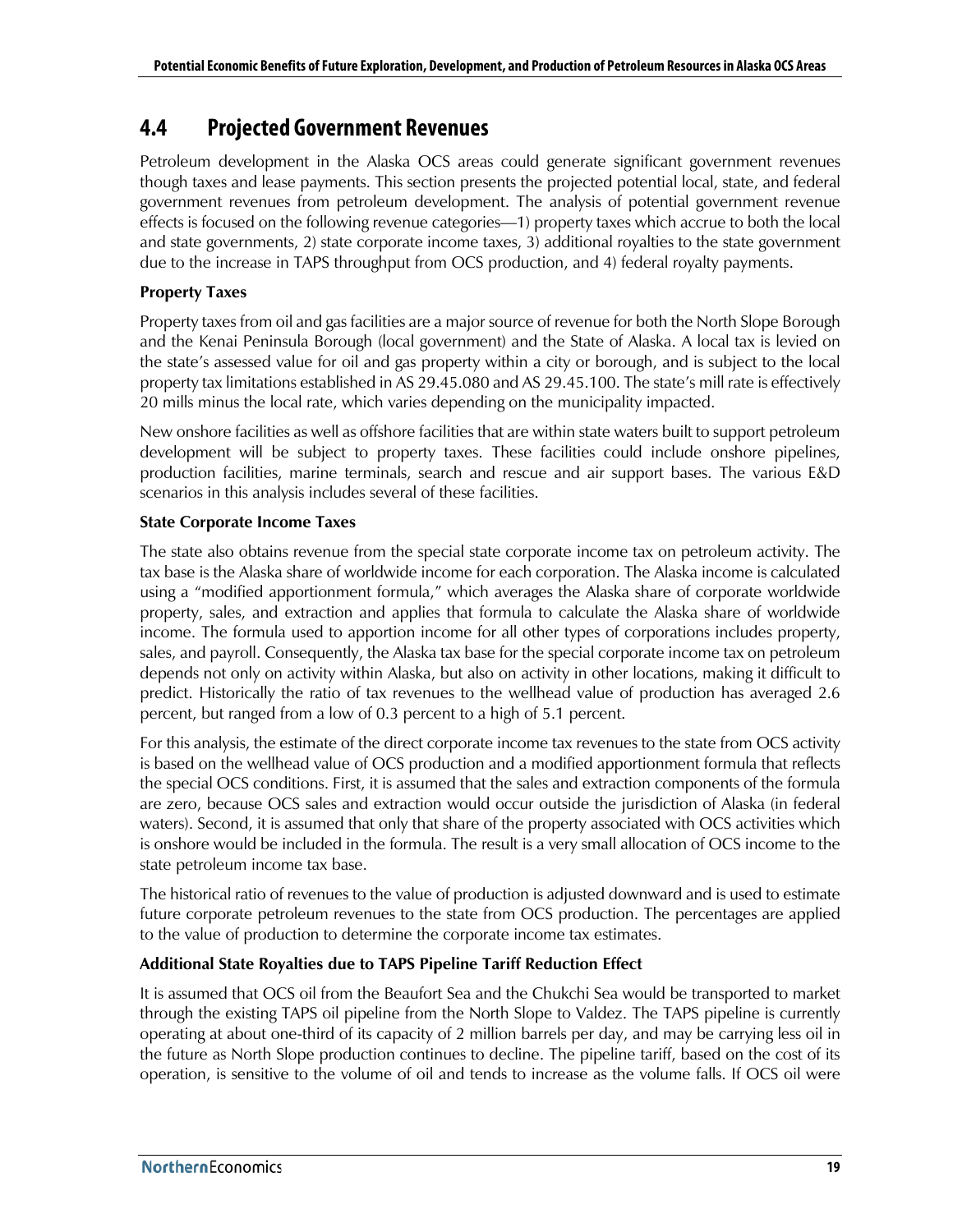added to the TAPS pipeline it would increase the throughput, and this would tend to reduce the tariff on all the oil flowing through the line.

Because the price of oil at the wellhead is a "netback" price based on the market price net of transportation costs, a lower pipeline tariff would increase the wellhead value of North Slope oil. Since the royalty on oil from state lands and the production tax are based on the wellhead value of the oil, a lower tariff would increase the revenues to the state from the royalties and the production tax. The maximum tariff reduction is projected to only be \$1 (nominal \$). In other years, the tariff reduction would be less because the incremental throughput would be less. The tariff reduction is projected based on the relationship between projected TAPS throughput in future years and the TAPS tariff.

#### **Federal Royalty Payments**

A royalty is a share of the minerals produced from a lease. It is a percentage of production paid either in money or in kind that a federal lease is required to pay. On the Alaska OCS, typically a 12.5 percent royalty rate is applied for OCS leases that are in production. A minimum royalty payment is typically established as part of the lease agreement. The lessee pays a minimum royalty at the expiration of each lease year with a credit applied for actual royalty paid during the lease year.

Under certain circumstances, a royalty relief or suspension is granted by the Secretary of the Interior to promote increased oil and gas production. The royalty suspension is prorated by lease acreage and is subject to price thresholds. This analysis assumes that no royalty suspension would apply to any of the Alaska OCS leases.

For the purpose of this analysis, royalties from production in the Beaufort Sea and Chukchi Sea were projected based on projected Brent oil prices from the publicly available long-term price projections for oil generated by the Energy Information Administration (Annual Energy Outlook 2018). The Annual Energy Outlook presents a projection and analysis of U.S. energy supply, demand, and prices through 2050. The projections are based on results from the Energy Information Administration's National Energy Modeling System. To calculate the royalties, netback prices for oil and gas were used. The netback price reflects the price of the resource at the point of production (market price less transportation costs). The transportation costs used in this analysis were obtained from the latest Revenue Sources publication issued by the Alaska Department of Revenue. For royalties from production in the Cook Inlet and the Gulf of Alaska, the prevailing royalty oil prices in the region were used and future prices were extrapolated following the year-over-year change in real prices as projected by the EIA.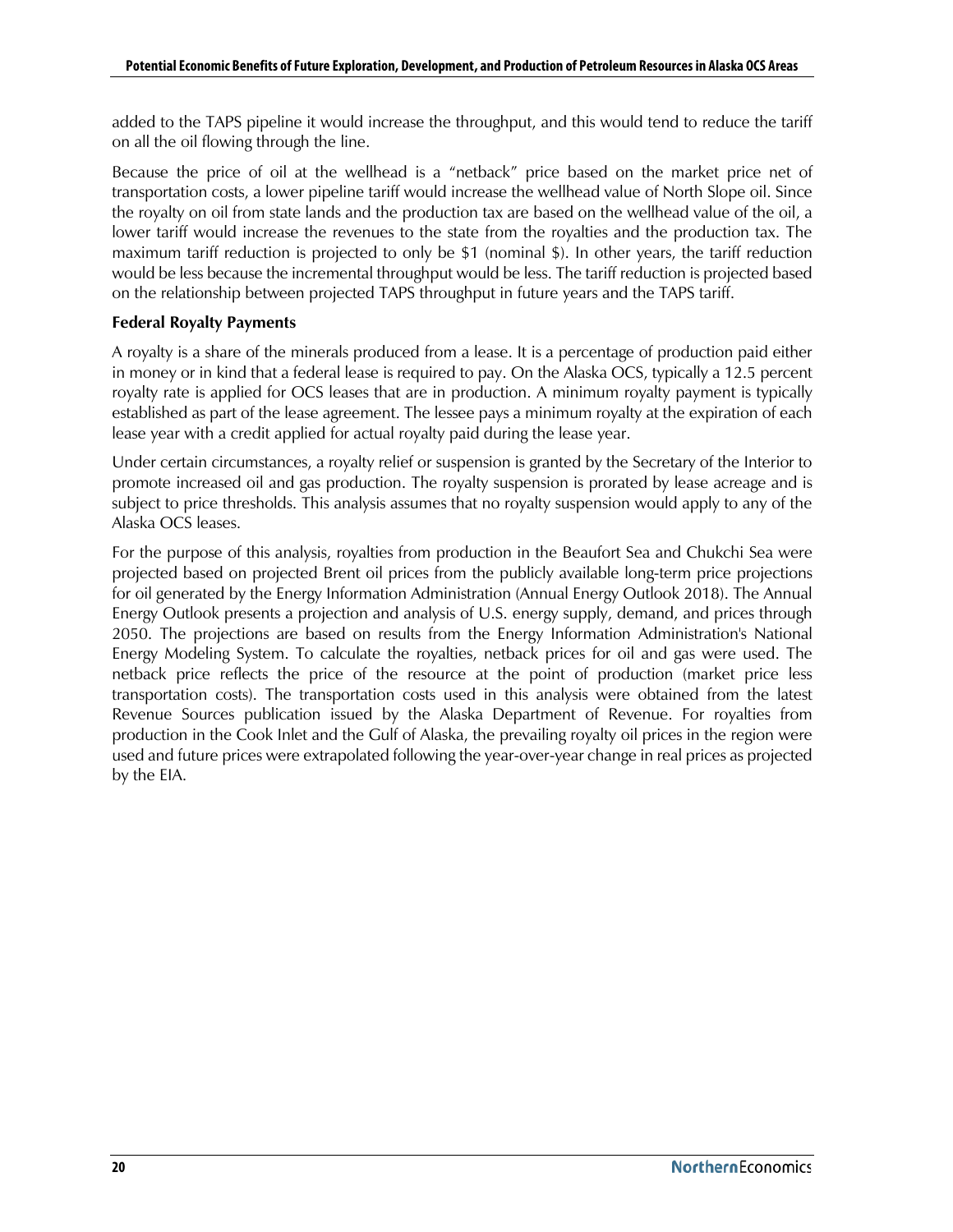## <span id="page-30-0"></span>**4.4.1 Cook Inlet OCS Planning Area**

The projected government revenues that could accrue to local, state, and federal governments resulting from potential development in the Cook Inlet scenario are shown in [Table 25.](#page-30-3) The total projected government take under this scenario is approximately \$2.7 billion over the timeframe considered in the analysis.

|                   | Direct Revenues (Millions of 2016\$) |                                   |                                             |                                        |                                |                                  |                          |  |
|-------------------|--------------------------------------|-----------------------------------|---------------------------------------------|----------------------------------------|--------------------------------|----------------------------------|--------------------------|--|
| Category          | Local<br>Property<br>Taxes           | <b>State</b><br>Property<br>Taxes | <b>State Corporate</b><br><b>Income Tax</b> | <b>State</b><br><b>TAPS</b><br>Effect) | Federal<br>Royalty<br>Payments | <b>State Royalty</b><br>Payments | <b>Total</b><br>Revenues |  |
| Total             | \$73.82                              | \$102.57                          | \$26.52                                     | --                                     | \$2,549.92                     |                                  | \$2,752.82               |  |
| Annual<br>Average | \$4.10                               | \$5.70                            | \$1.56                                      | $- -$                                  | \$150.00                       |                                  | \$161.35                 |  |
| Peak              | \$4.79                               | \$6.66                            | \$3.84                                      | $\sim$ $-$                             | \$369.60                       | --                               | \$384.89                 |  |

<span id="page-30-3"></span>**Table 25. Projected Local, State, and Federal Government Revenues: Cook Inlet OCS Planning Area**

<span id="page-30-1"></span>Source: Northern Economics estimates.

## **4.4.2 Gulf of Alaska OCS Planning Area**

The projected government revenues that could accrue to local, state, and federal governments resulting from potential development in the Gulf of Alaska scenario are shown in [Table 26.](#page-30-4) The total projected government take under this scenario is approximately \$900 million over the timeframe considered in the analysis.

|                   | Direct Revenues (Millions of 2016\$) |                                   |                                             |                                        |                                |                                  |                          |  |  |
|-------------------|--------------------------------------|-----------------------------------|---------------------------------------------|----------------------------------------|--------------------------------|----------------------------------|--------------------------|--|--|
| Category          | Local<br>Property<br>Taxes           | <b>State</b><br>Property<br>Taxes | <b>State Corporate</b><br><b>Income Tax</b> | <b>State</b><br><b>TAPS</b><br>Effect) | Federal<br>Royalty<br>Payments | <b>State Royalty</b><br>Payments | Total<br><b>Revenues</b> |  |  |
| Total             | \$4.48                               | \$6.23\$                          | \$9.02                                      | $- -$                                  | \$867.51                       |                                  | \$887.24                 |  |  |
| Annual<br>Average | \$0.37                               | \$0.52                            | \$0.82                                      | --                                     | \$78.86                        |                                  | \$80.58                  |  |  |
| Peak              | \$0.41                               | \$0.57                            | \$1.84                                      | $\sim$ $\sim$                          | \$177.33                       |                                  | \$180.15                 |  |  |

<span id="page-30-4"></span>**Table 26. Projected Local, State, and Federal Government Revenues: Gulf of Alaska OCS Planning Area**

<span id="page-30-2"></span>Source: Northern Economics estimates.

## **4.4.3 Chukchi Sea OCS Planning Area**

The projected government revenues that could accrue to local, state, and federal governments resulting from potential development in the Chukchi Sea scenario are shown in [Table 27.](#page-31-1) There are no state royalty payments under this scenario since there is no production assumed to occur on 8(g) areas (areas where the Federal royalty is shared with the state). Total projected government take over the analysis timeframe is approximately \$24.7 billion. The majority of the revenues would accrue to the Federal government in the form of royalty payments.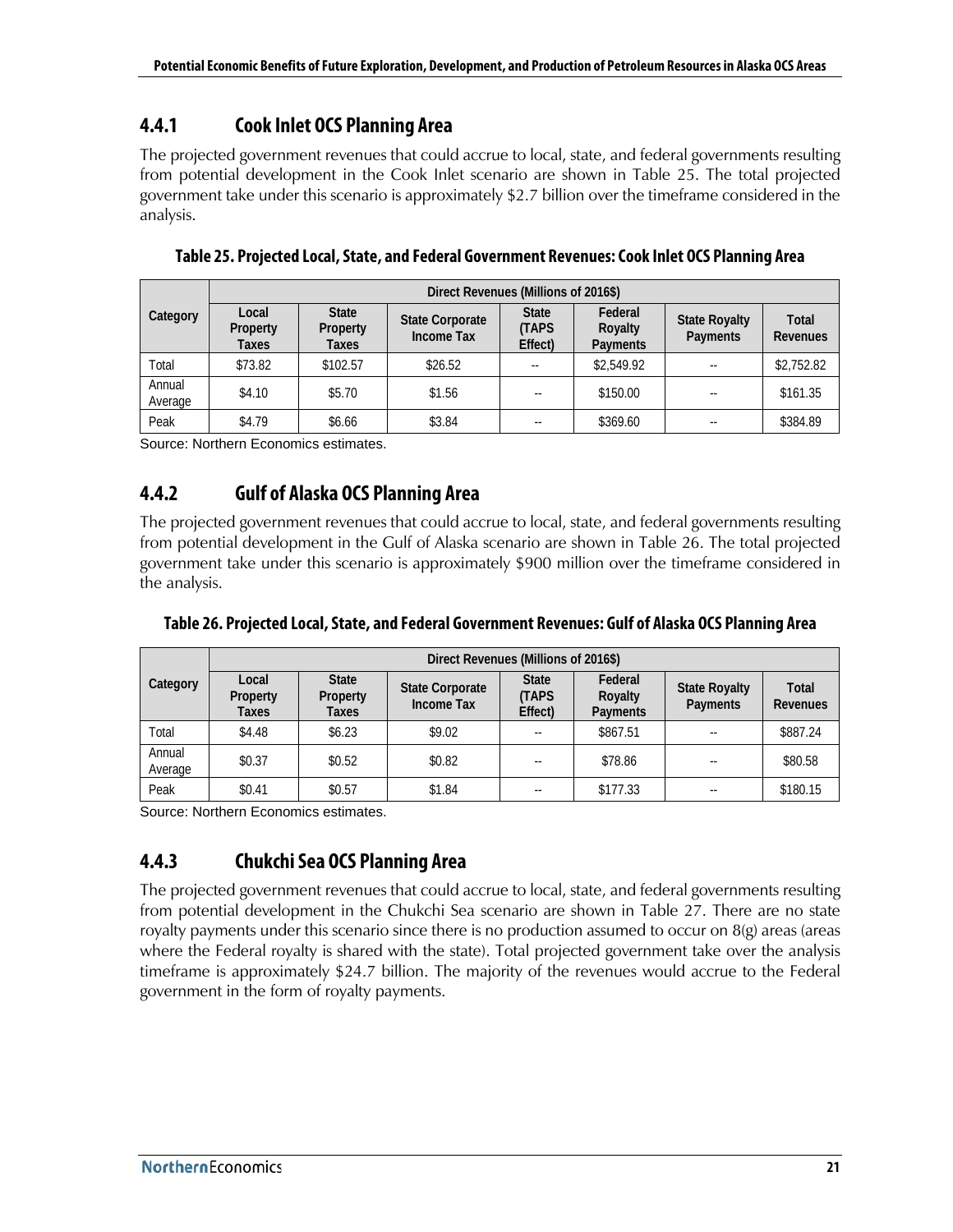|                   | Direct Revenues (Millions of 2016\$) |                                   |                                             |                                        |                                |                                  |                          |  |
|-------------------|--------------------------------------|-----------------------------------|---------------------------------------------|----------------------------------------|--------------------------------|----------------------------------|--------------------------|--|
| Category          | Local<br>Property<br>Taxes           | <b>State</b><br>Property<br>Taxes | <b>State Corporate</b><br><b>Income Tax</b> | <b>State</b><br><b>TAPS</b><br>Effect) | Federal<br>Royalty<br>Payments | <b>State Royalty</b><br>Payments | <b>Total</b><br>Revenues |  |
| Total             | \$526.51                             | \$42.69                           | \$241.39                                    | \$717.44                               | \$23,210.80                    | $\frac{1}{2}$                    | \$24,738.83              |  |
| Annual<br>Average | \$30.97                              | \$2.51                            | \$18.57                                     | \$55.19                                | \$1,785.45                     | $\sim$                           | \$1,892.68               |  |
| Peak              | \$36.80                              | \$2.98                            | \$32.63                                     | \$79.47                                | \$3,137.48                     | --                               | \$3,289.36               |  |

<span id="page-31-1"></span>**Table 27. Projected Local, State, and Federal Government Revenues: Chukchi Sea OCS Planning Area**

<span id="page-31-0"></span>Source: Northern Economics estimates.

### **4.4.4 Beaufort Sea OCS Planning Area**

The projected government revenues that could accrue to local, state, and federal governments resulting from potential development in the Beaufort Sea scenario are shown in [Table 28.](#page-31-2) The total projected government take under this case is approximately \$9.1 billion over the timeframe considered in the analysis.

<span id="page-31-2"></span>

| Table 28. Projected Local, State, and Federal Government Revenues: Beaufort Sea OCS Planning Area |  |
|---------------------------------------------------------------------------------------------------|--|
|---------------------------------------------------------------------------------------------------|--|

|                   | Direct Revenues (Millions of 2016\$) |                                   |                                      |                                         |                                |                                  |                   |  |
|-------------------|--------------------------------------|-----------------------------------|--------------------------------------|-----------------------------------------|--------------------------------|----------------------------------|-------------------|--|
| Category          | Local<br>Property<br>Taxes           | <b>State</b><br>Property<br>Taxes | <b>State Corporate</b><br>Income Tax | <b>State</b><br><b>(TAPS</b><br>Effect) | Federal<br>Royalty<br>Payments | <b>State Royalty</b><br>Payments | Total<br>Revenues |  |
| Total             | \$82.08                              | \$6.66                            | \$88.72                              | \$407.78                                | \$8,216.27                     | \$314.88                         | \$9,116.39        |  |
| Annual<br>Average | \$4.83                               | \$0.39                            | \$5.55                               | \$25.49                                 | \$513.52                       | \$19.68                          | \$569.45          |  |
| Peak              | \$7.02                               | \$0.57                            | \$14.35                              | \$55.22                                 | \$1,359.29                     | \$58.23                          | \$1,494.68        |  |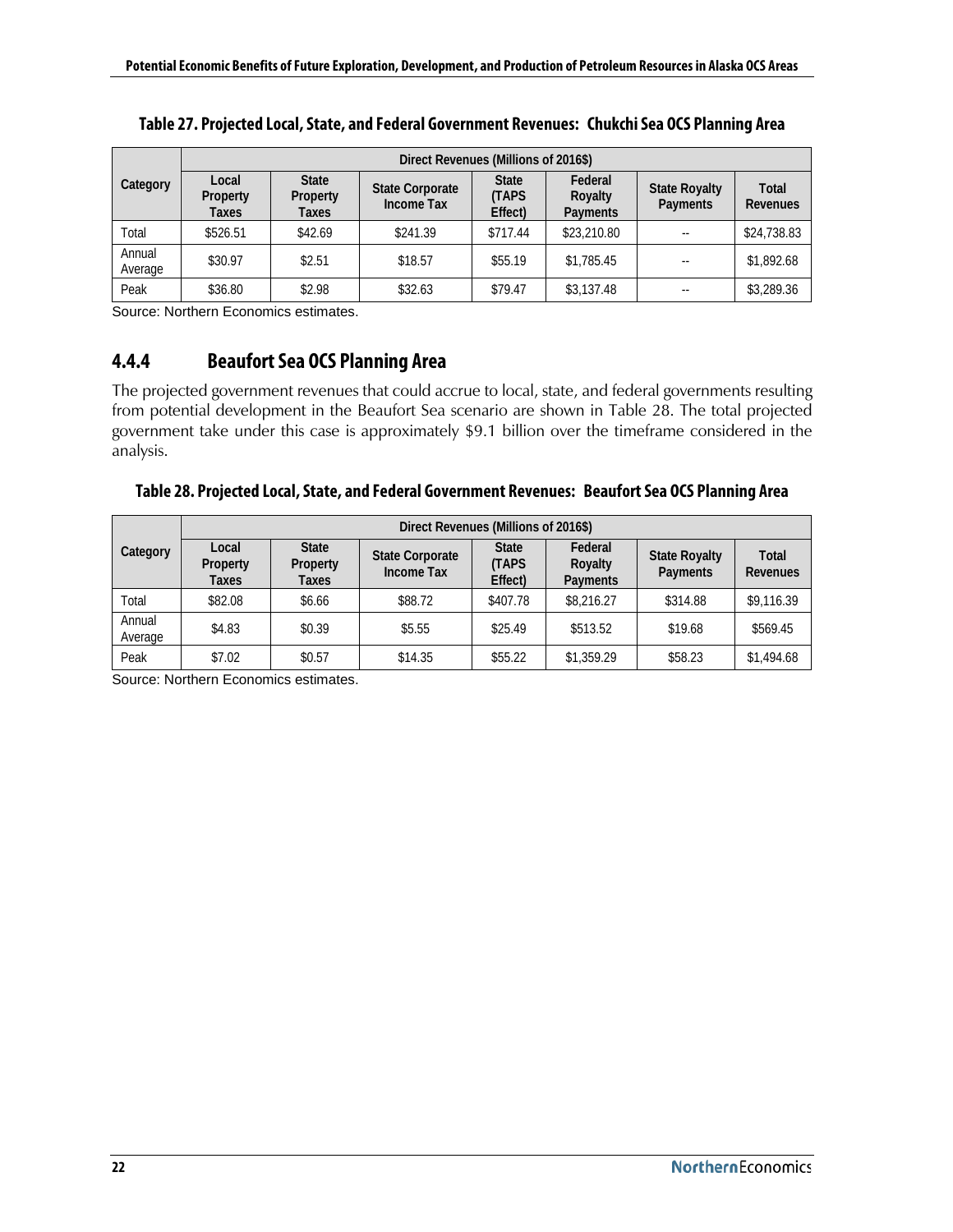## <span id="page-32-0"></span>**5 Conclusions**

Petroleum development would generate industry investment; direct, indirect, and induced jobs and income; and revenues to the local, state, and federal governments. The magnitude of these economic benefits ultimately depends on the volumes of petroleum resources that might be discovered in the OCS areas, the levels of investment that oil and gas explorers, developers, and producers would be willing to spend in these areas, and the fiscal regime or tax structure that would be in effect as OCS petroleum development occurs. Assumptions about all these factors determine the results of the study.

The following figures summarize the total potential economic benefits that could result from petroleum development over the timeframe of the analysis in the four selected Alaska OCS areas.

<span id="page-32-1"></span>

**Figure 2. Projected Potential Total Industry Expenditures on Petroleum Development**

Source: Northern Economics estimates.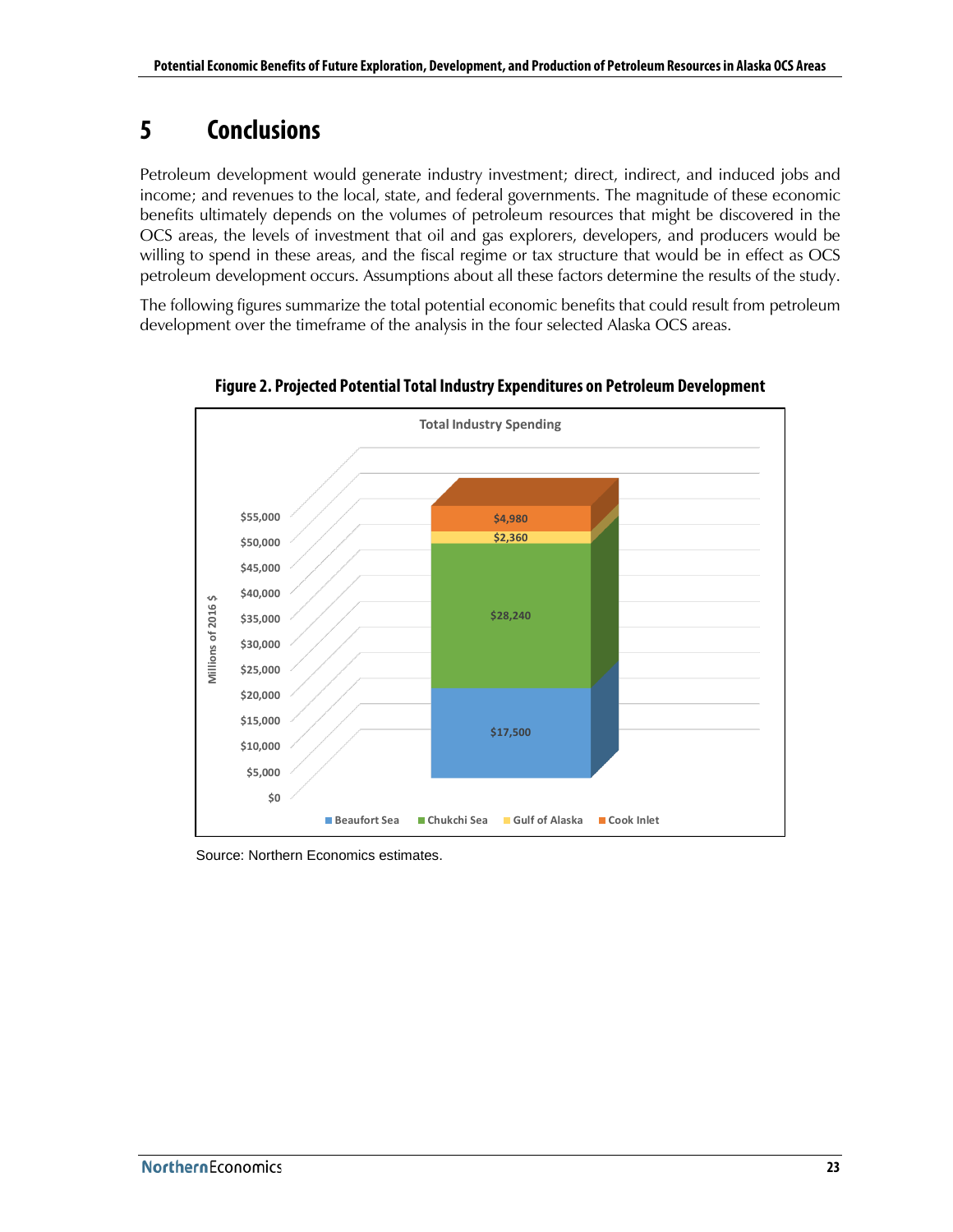<span id="page-33-0"></span>

**Figure 3. Projected Potential Total U.S. Annual Average Jobs**

<span id="page-33-1"></span>

**Figure 4. Projected Potential Total U.S. Annual Average Labor Income Effects**

Source: Northern Economics estimates.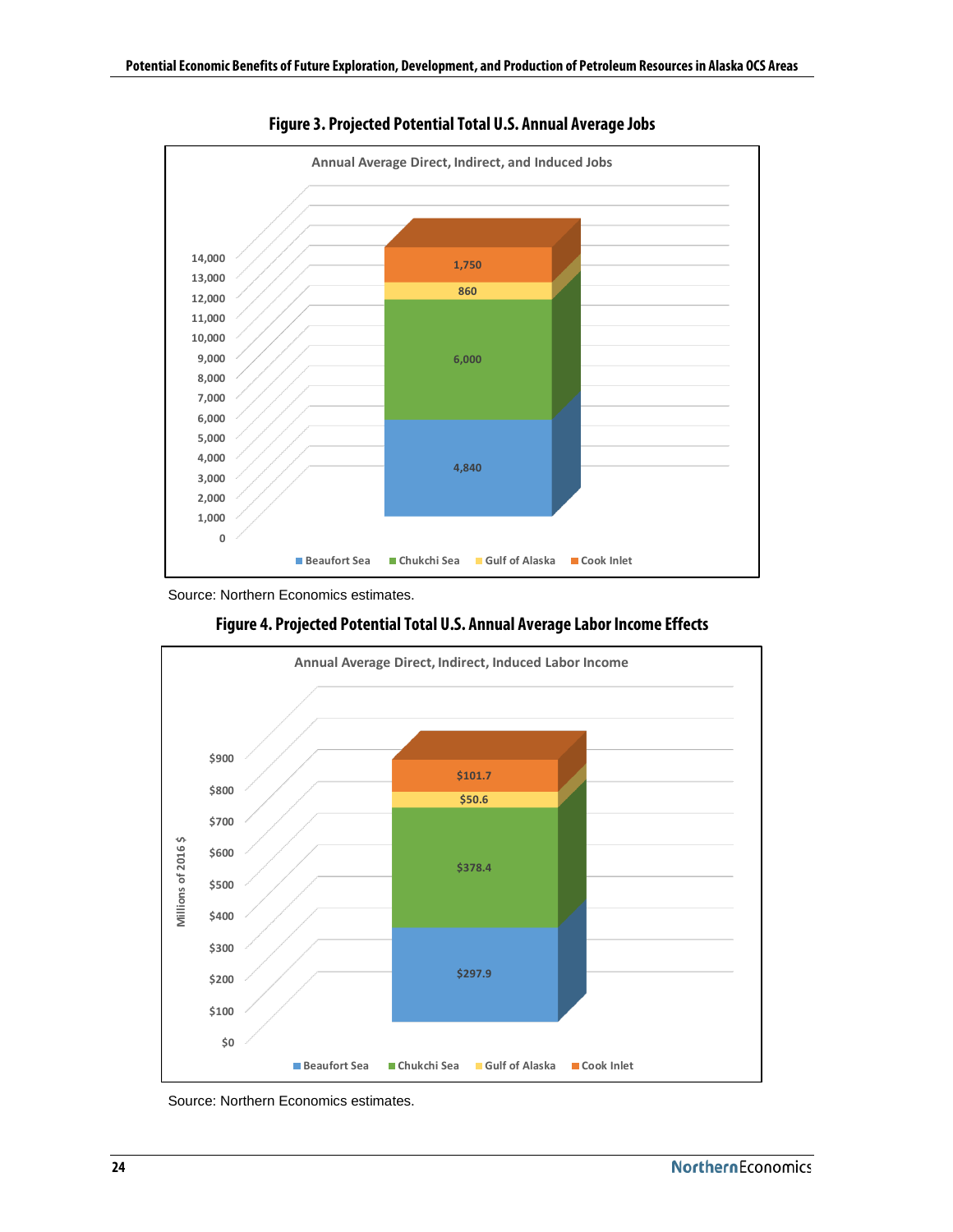<span id="page-34-0"></span>

**Figure 5. Projected Total Government Revenues**